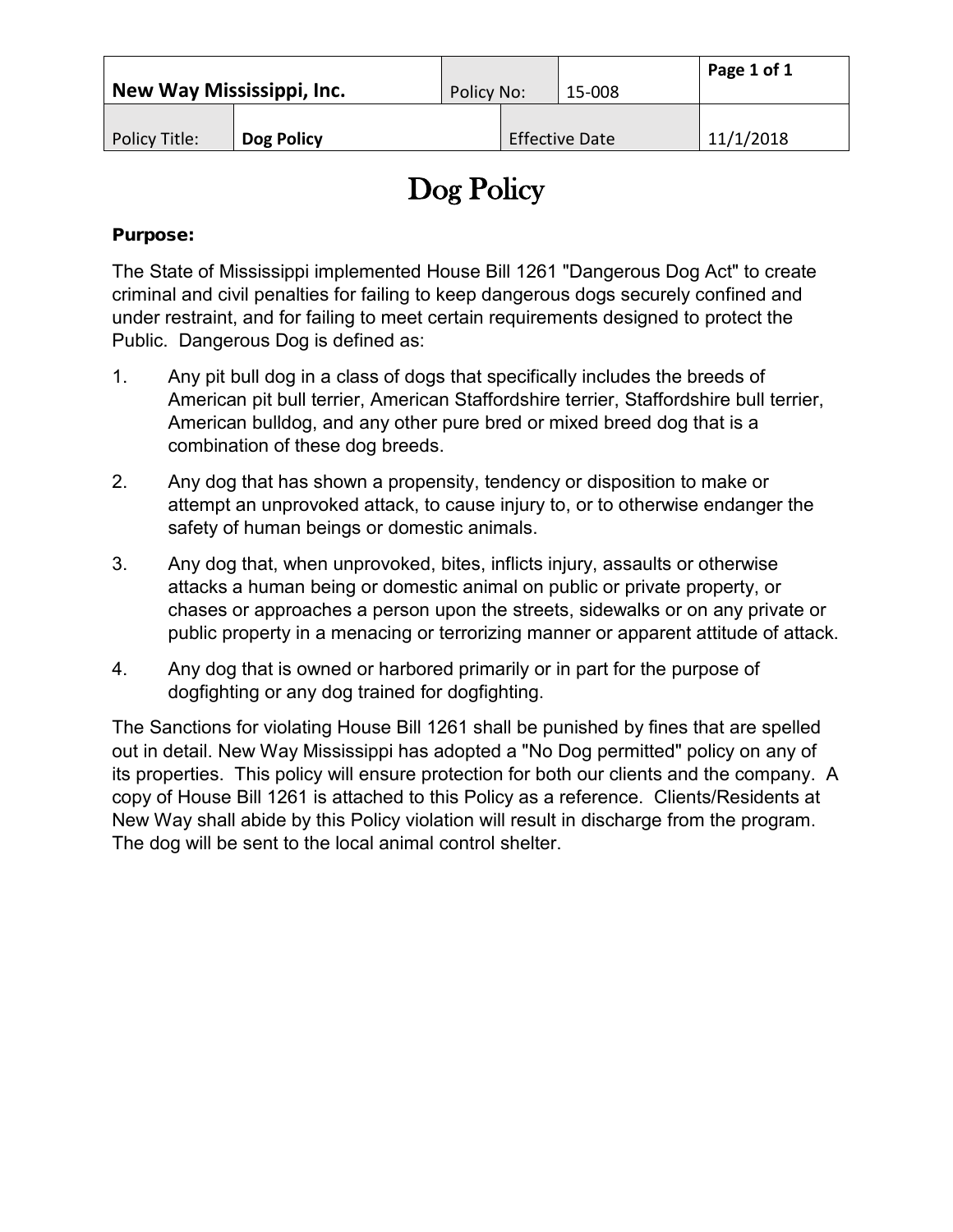MISSISSIPPI LEGISLATURE REGULAR SESSION 2015

By: Representatives Byrd, Taylor **Example 1988** To: Judiciary B

HOUSE BILL NO. 1261

1 AN ACT TO CREATE CRIMINAL AND CIVIL PENALTIES FOR FAILING TO 2 KEEP DANGEROUS DOGS SECURELY CONFINED AND UNDER RESTRAINT, AND FOR<br>3 FAILING TO MEET CERTAIN REQUIREMENTS DESIGNED TO PROTECT THE FAILING TO MEET CERTAIN REQUIREMENTS DESIGNED TO PROTECT THE 4 PUBLIC; TO DEFINE "DANGEROUS DOG" FOR PURPOSES OF THIS ACT; TO 5 PROVIDE EXCEPTIONS TO THE DEFINITION OF "DANGEROUS DOG" IN 6 INSTANCES OF WILLFUL TRESPASSING OR COMMITTING A TORT OR CRIME ON<br>7 THE PREMISES OF THE DOG'S OWNER, OF TEASING, TORMENTING OR ABUSING THE PREMISES OF THE DOG'S OWNER, OF TEASING, TORMENTING OR ABUSING 8 THE DOG, OR OF PROTECTING OR DEFENDING A PERSON FROM UNJUSTIFIED 9 ATTACK; TO SET FORTH OTHER DEFINITIONS USED IN THIS ACT AND LEVELS 10 OF OFFENSES; TO PROVIDE THAT IF A DANGEROUS DOG'S BITE OR ATTACK 11 RESULTS IN THE DEATH OF A PERSON, OR IN THE SERIOUS BODILY INJURY 12 OF A CHILD, THE OWNER OF THE DOG MAY NOT CLAIM THAT HE DID NOT 13 KNOW THAT THE DOG WAS DANGEROUS AS A DEFENSE IN A CRIMINAL 14 PROSECUTION, OR AS THE BASIS FOR IMMUNITY FROM LIABILITY IN A 15 CIVIL ACTION FOR DAMAGES; TO REQUIRE THE OWNER OF A DANGEROUS DOG 16 THAT HAS INJURED A PERSON WITHOUT PROVOCATION, OR KILLED A 17 DOMESTIC ANIMAL, TO POSSESS CERTAIN LIABILITY INSURANCE COVERAGE;<br>18 TO PROVIDE THAT THIS ACT SHALL NOT APPLY IF THE DOG IS ASSISTING 18 TO PROVIDE THAT THIS ACT SHALL NOT APPLY IF THE DOG IS ASSISTING<br>19 IN THE PERFORMANCE OF LAW ENFORCEMENT OR MILITARY DUTIES; TO 19 IN THE PERFORMANCE OF LAW ENFORCEMENT OR MILITARY DUTIES; TO<br>20 PROVIDE THAT THIS ACT SHALL NOT BE CONSTRUED AS PROHIBITING 2 PROVIDE THAT THIS ACT SHALL NOT BE CONSTRUED AS PROHIBITING A 21 PERSON FROM ENGAGING IN CERTAIN LAWFUL ACTIVITIES OR FROM 22 DEFENDING OR PROTECTING A PERSON OR PROPERTY; TO AMEND SECTIONS 23 41-53-11, 97-41-3, 97-41-16 and 97-41-19, MISSISSIPPI CODE OF 24 1972, IN CONFORMITY TO THE PROVISIONS OF THIS ACT; AND FOR RELATED PURPOSES. PURPOSES.

26 BE IT ENACTED BY THE LEGISLATURE OF THE STATE OF MISSISSIPPI:

27 **SECTION 1.** The provisions of Sections 1 through 6 shall be

28 known and may be cited as the "Mississippi Regulation of Dangerous

29 Dogs Act."

|  |                   | H. B. No. 1261 | $\sim$ OFFICIAL $\sim$ | G1/2 |
|--|-------------------|----------------|------------------------|------|
|  | 15/HR31/R88.1     |                |                        |      |
|  | PAGE $1$ (TT\JAB) |                |                        |      |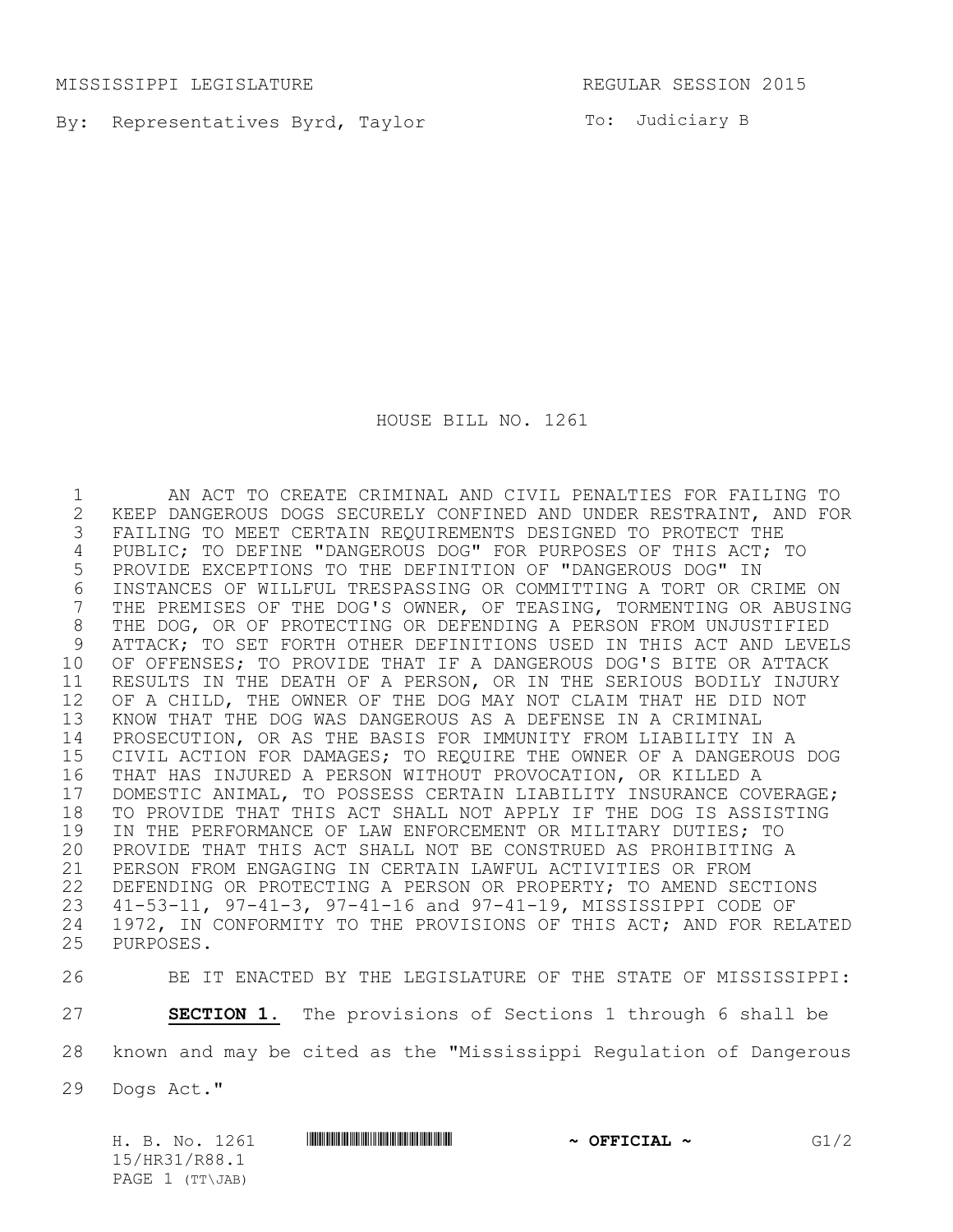**SECTION 2.** For purposes of Sections 1 through 6 of this act, the following words and phrases shall have the meanings ascribed below, unless the context clearly indicates otherwise: 33 (a) (i) "Dangerous dog" means: 34 1. Any pit bull dog in a class of dogs that specifically includes the breeds of American pit bull terrier, American Staffordshire terrier, Staffordshire bull terrier, American bulldog, and any other pure bred or mixed breed dog that is a combination of these dog breeds. 39 2. Any dog that has shown a propensity, tendency or disposition to make or attempt an unprovoked attack, to cause injury to, or to otherwise endanger the safety of human beings or domestic animals. 43 3. Any dog that, when unprovoked, bites, inflicts injury, assaults or otherwise attacks a human being or domestic animal on public or private property, or chases or approaches a person upon the streets, sidewalks or on any private or public property in a menacing or terrorizing manner or apparent attitude of attack. 49 4. Any dog that is owned or harbored primarily or in part for the purpose of dogfighting or any dog trained for dogfighting. 52 (ii) However, no dog may be considered a dangerous dog if:

H. B. No. 1261 \*HR31/R88.1\* **~ OFFICIAL ~** 15/HR31/R88.1 PAGE 2 (TT\JAB)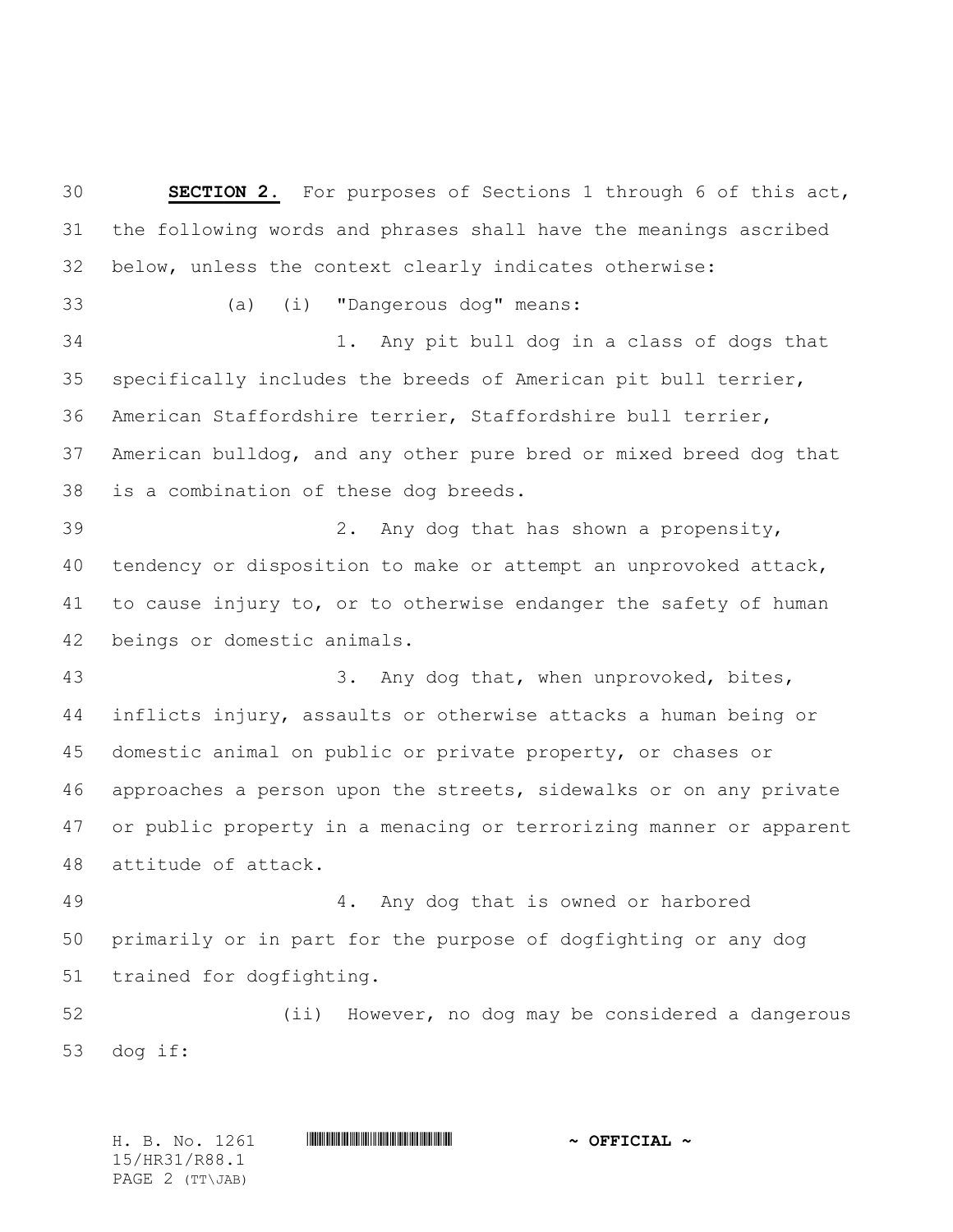54 1. The injury or damage caused by the dog is sustained by a person who at the time: was committing a willful trespass or other tort on the premises occupied by the owner of the dog; was teasing, tormenting, abusing or assaulting the dog; or was committing or attempting to commit a crime; 59 2. The injury or damage caused by the dog was sustained by a domestic animal that at the time was teasing, tormenting or abusing the dog; or 62 3. The dog was protecting or defending a human being within the immediate vicinity of the dog from an unjustified attack or assault. 65 (b) "Domestic animal" means a pet or any animal that is kept for pleasure or utility. 67 (c) "Law enforcement officer" means any person appointed or employed by the state or any political subdivision thereof, who is duly sworn and vested with authority to bear arms and make arrests. 71 (d) "Owner" means a person who owns, keeps or harbors, or who has the charge, custody, control or possession of one or more dangerous dogs. A dog is deemed to be "harbored" by a person if it is fed or sheltered by that person. 75 (e) "Restraint" means the condition of securing any dangerous dog, either by a leash, chain or lead having a minimum tensile strength of three hundred (300) pounds and not exceeding

H. B. No. 1261 \*HR31/R88.1\* **~ OFFICIAL ~** 15/HR31/R88.1 PAGE 3 (TT\JAB)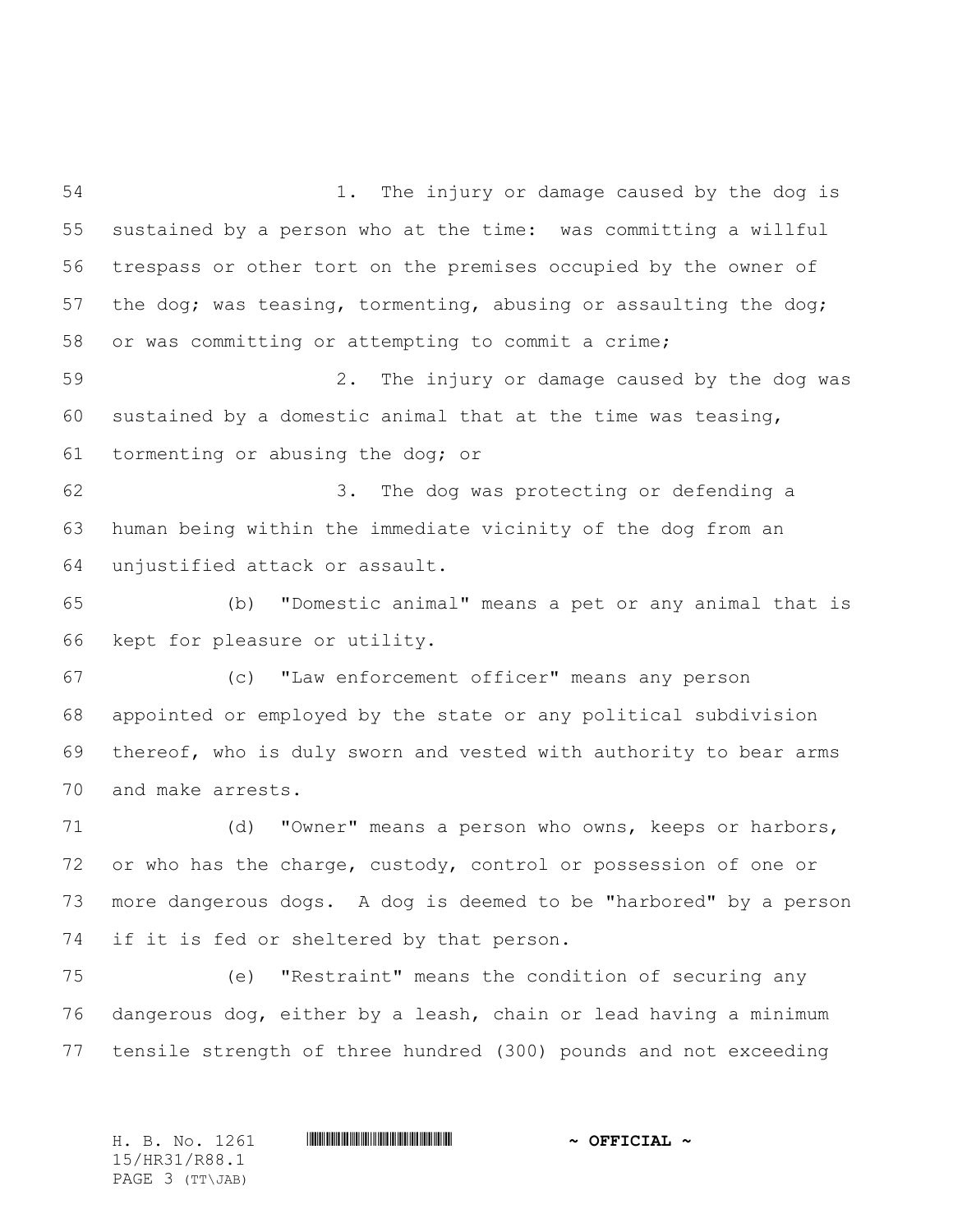78 three (3) feet in length, or in a secure enclosure within the real 79 property boundaries of its owner.

80 (f) "Runs at large" or "running at large" means any 81 dangerous dog not under restraint.

82 (g) "Secure enclosure" means a fenced area, kennel, cage 83 or structure that safely confines a dangerous dog and:

84 (i) Locks in a manner that protects the general 85 public and prevents the entry of a person other than the owner, 86 including a child;

87 (ii) Prevents the exit or escape of the dog on its 88 own volition; and

89 (iii) Prevents the dog from extending its jaw, 90 mouth or nose beyond the enclosure.

91 **SECTION 3.** (1) It is unlawful for a person who is the owner 92 of a dangerous dog to:

93 (a) Fail to confine the dog securely and under 94 restraint, either indoors or in a secure enclosure upon the 95 premises of the person.

96 (b) Permit the dog to go beyond the premises of the 97 person unless the dog is:

98 (i) Secured by a leash, chain or lead having a 99 minimum tensile strength of three hundred (300) pounds and not 100 exceeding three (3) feet in length;

101 (ii) Is under the direct control of the owner of 102 the dog; and

H. B. No. 1261 \*HR31/R88.1\* **~ OFFICIAL ~** 15/HR31/R88.1 PAGE 4 (TT\JAB)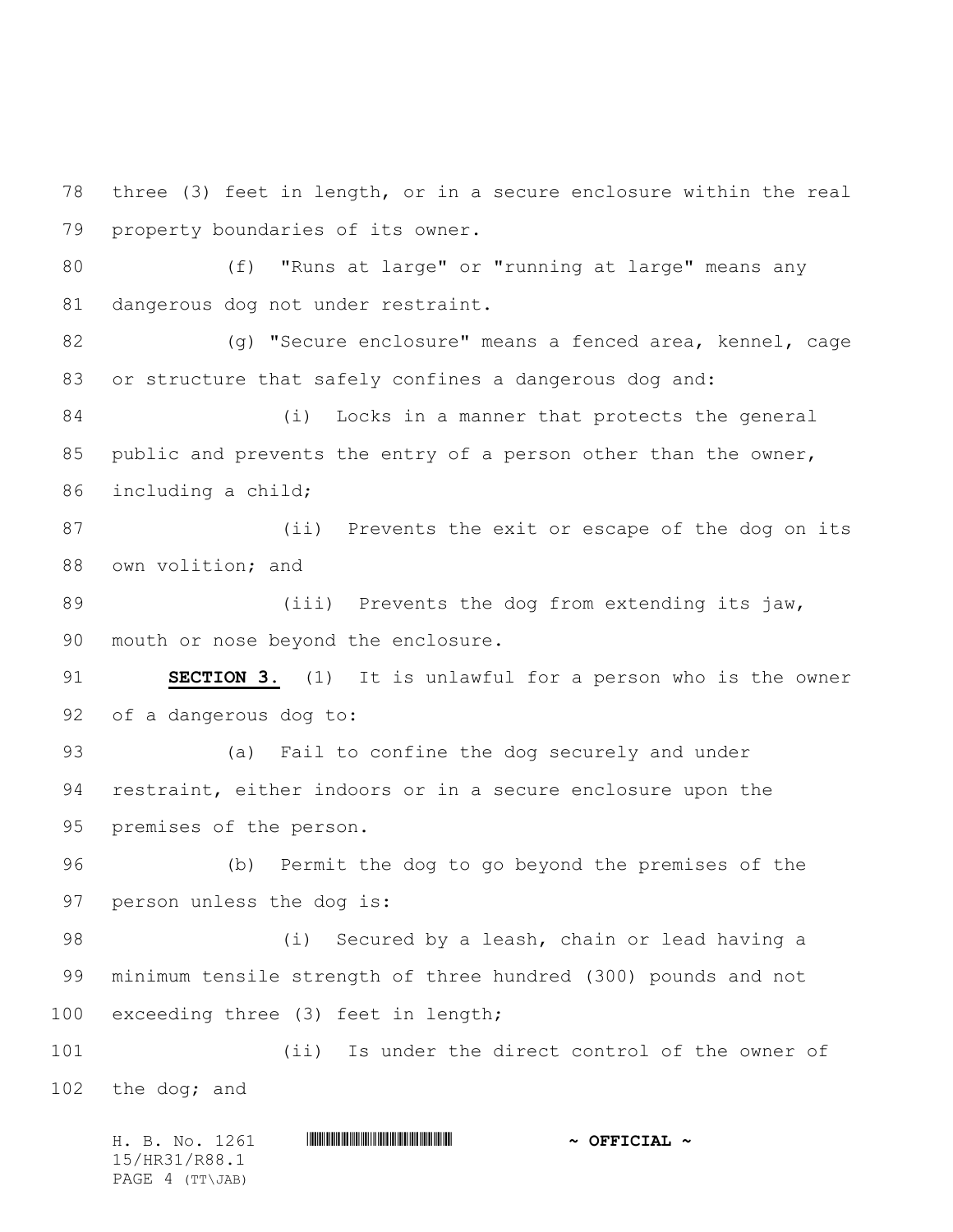103 (iii) Is muzzled in a manner that is sufficient to 104 prevent the dog from injuring or biting a person or other animal.

105 (c) Leash, chain, tie or tether the dog to an 106 inanimate object other than one within a secure enclosure, such as 107 a tree or building.

108 (d) Keep the dog on a porch or patio or any 109 part of a building or structure:

110 (i) In a manner that would allow the dog to exit 111 or escape from the building or structure on its own volition; or

112 (ii) In which the windows are open or screened 113 windows or doors are the only obstacles preventing the dog from 114 exiting or escaping from the building or structure.

115 (e) Fail to display in a prominent place on the premises where the dog is located, as well as on the fenced area, kennel or structure confining the dog, a sign containing the words "Beware of Dangerous Dog."

119 (2) It is unlawful for a person who has been convicted of 120 any felony to be the owner of a dangerous dog, or to reside within 121 any premises upon which a dangerous dog is located.

122 (3) A person who is convicted of a violation of subsection (1), (2) or (7) of this section shall be punished by a fine of not less than One Hundred Dollars (\$100.00) and not more than One Thousand Dollars (\$1,000.00), imprisoned for not less than ten (10) days and not more than three (3) months, or both.

15/HR31/R88.1 PAGE 5 (TT\JAB)

H. B. No. 1261 **. AND ARABATA REPORT IN STRAIGHT AND ARABATA STATE**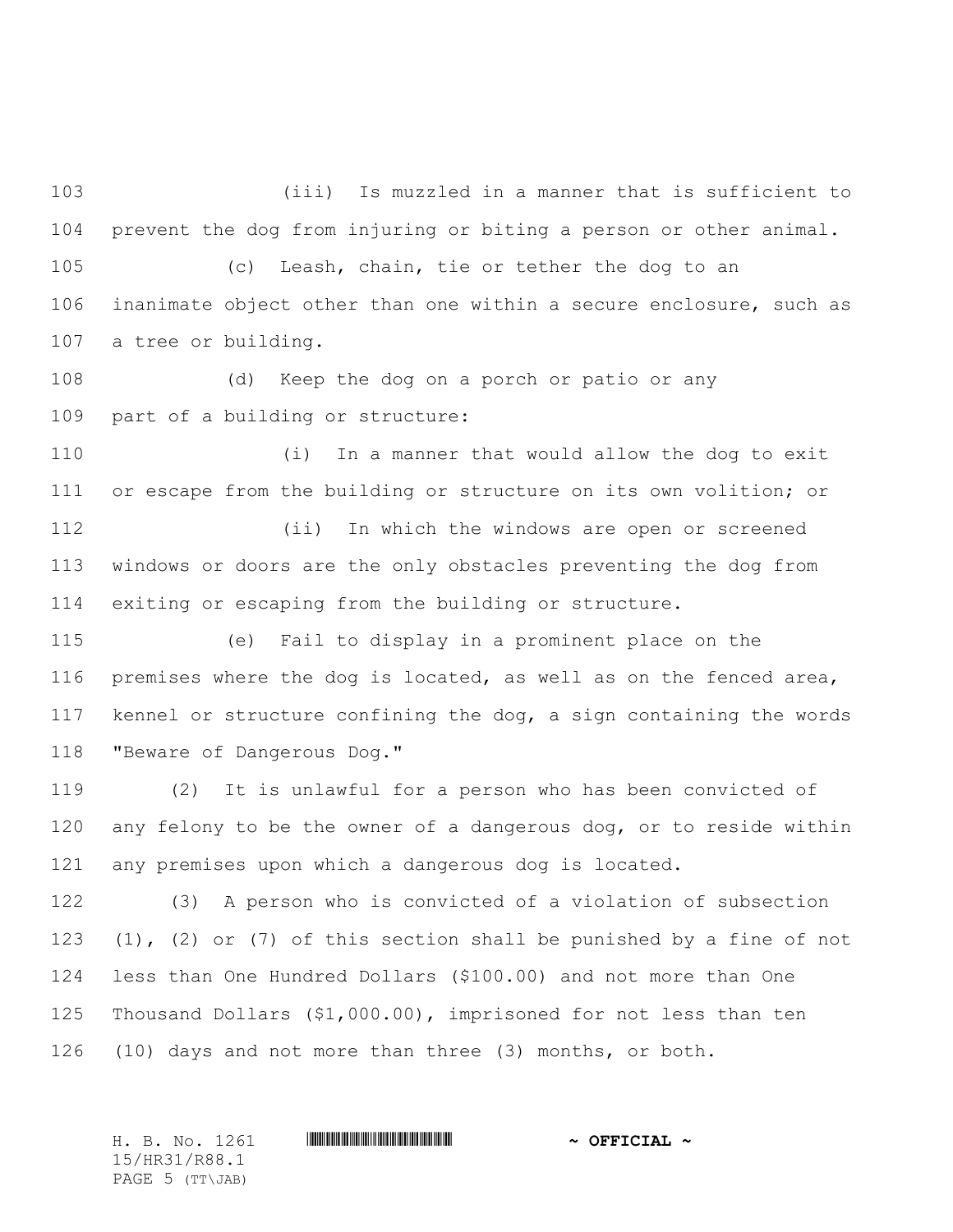127 (4) It is unlawful for a person who is the owner of a dangerous dog to fail to prevent the dog from going beyond the premises of the owner and entering property other than that of its 130 owner, and while on that property, the dog bites or attacks another person which results in the death of the person or which results in the serious bodily injury of a person who is a child under the age of eighteen (18) years.

134 (a) If at the time of such death or injury, the owner was in violation of subsections (1), (2) or (7) of this section, then upon conviction, the owner of the dog shall be guilty of a felony and punished as follows:

138 (i) Imposition of a criminal fine of not less than 139 One Thousand Dollars (\$1,000.00) and not more than Five Thousand 140 Dollars (\$5,000.00);

141 (ii) Imprisonment for not less than one (1) year 142 and not more than five (5) years;

143 (iii) Imposition of a civil penalty of not more 144 than Five Thousand Dollars (\$5,000.00), which shall be retained by 145 the municipality in which the offense occurred, or if the offense 146 did not occur in a municipality, by the county in which the 147 offense occurred; and

148 (iv) Euthanization of the dog that bit or attacked 149 another person resulting in the death of a person, or in the 150 serious bodily injury of a child.

H. B. No. 1261 **HRANGE READER AND A OFFICIAL ~** 15/HR31/R88.1 PAGE 6 (TT\JAB)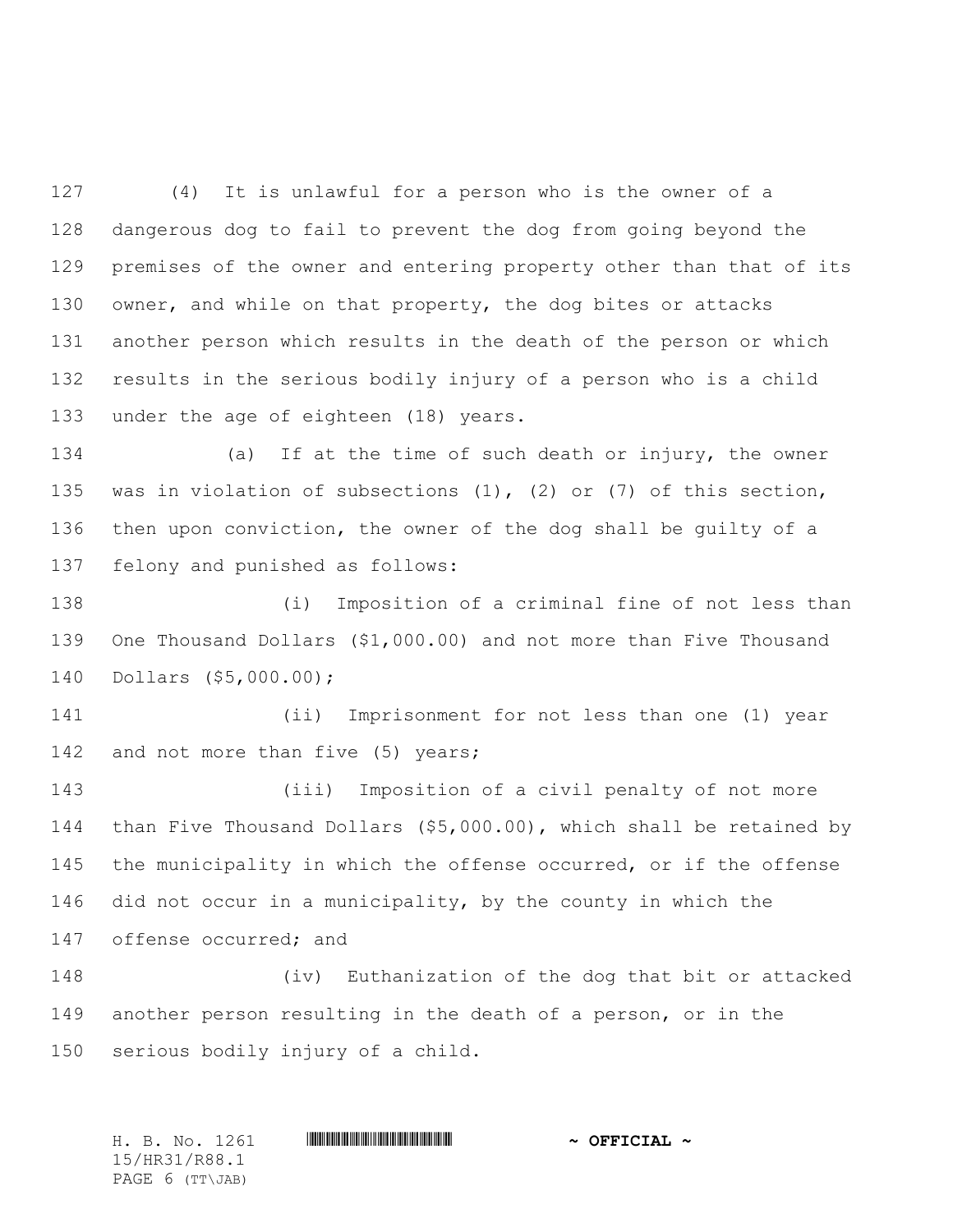151 (b) If at the time of such death or injury, the owner was in compliance with the requirements of Sections 1 through 3 of this act to confine and restrain the dog and not in violation of subsection (1), (2) or (7) of this section, then upon conviction, the owner of the dog shall be punished as follows:

156 (i) Imposition of a criminal fine of not less than One Thousand Dollars (\$1,000.00) and not more than Five Thousand Dollars (\$5,000.00);

159 (ii) Imprisonment for not less than three (3) months and not more than one (1) year; and

161 (iii) Euthanization of the dog that bit or attacked another person resulting in the death of the person, or in the serious bodily injury of a child.

164 (5) A person who is the owner of a dangerous dog may not claim that he did not know that the dog was a dangerous dog as a defense in a criminal prosecution, or as the basis for immunity from liability in a civil action for damages, arising out of a violation of subsection (4) of this section.

169 (6) A conviction and imposition of a sentence under this section does not prevent a conviction and imposition of a sentence under any other applicable provision of law.

172 (7) If, according to the records of the governing authorities of a county or municipality, a dangerous dog has caused serious bodily injury to a person without provocation, or has killed a domestic animal, then the owner of the dog is

| H. B. No. 1261  | $\sim$ OFFICIAL $\sim$ |
|-----------------|------------------------|
| 15/HR31/R88.1   |                        |
| PAGE 7 (TT\JAB) |                        |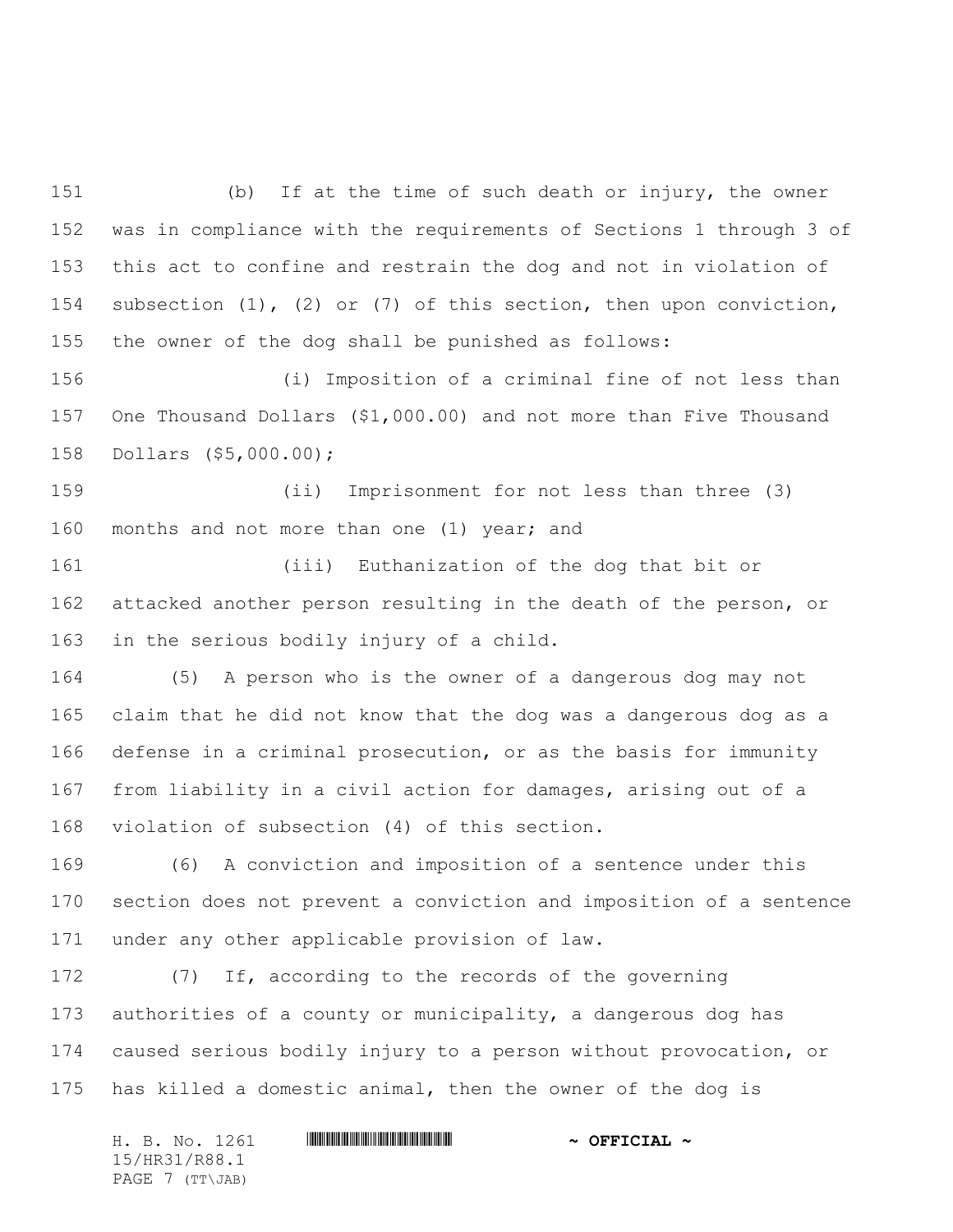required to possess a liability insurance policy with coverage in a single incident amount of One Hundred Thousand Dollars (\$100,000.00) for bodily injury to or death of any person, or for damage to property caused by the dog. The insurance policy shall contain a provision that the policy may not be cancelled until ten (10) days' notice of cancellation has been given to the governing authorities of the municipality or county in which the dog is located. A dangerous dog may be seized by a law enforcement officer, if the owner cannot show proof that he possesses the liability insurance coverage required in this subsection.

186 (8) In order to determine if there is a violation of this section, a law enforcement officer, at any time, may enter the premises where a dangerous dog is kept, or is believed to be kept, for an on-site inspection of the premises.

 **SECTION 4.** (1) If a dog is determined by a law enforcement 191 officer to be a dangerous dog, then the dog may be destroyed by the law enforcement officer, or his designee, provided that two (2) of the following requirements are met:

194 (a) The dog is running at large or not under proper restraint when on the premises of its owner, or leashed, muzzled and under the direct control of the owner when off the premises of 197 the owner, as required under this act;

198 (b) There is no vaccination tag around the dog's neck; 199 (c) Attempts to peacefully capture the dog have been made and proven unsuccessful.

| H. B. No. 1261  | $\sim$ OFFICIAL $\sim$ |
|-----------------|------------------------|
| 15/HR31/R88.1   |                        |
| PAGE 8 (TT\JAB) |                        |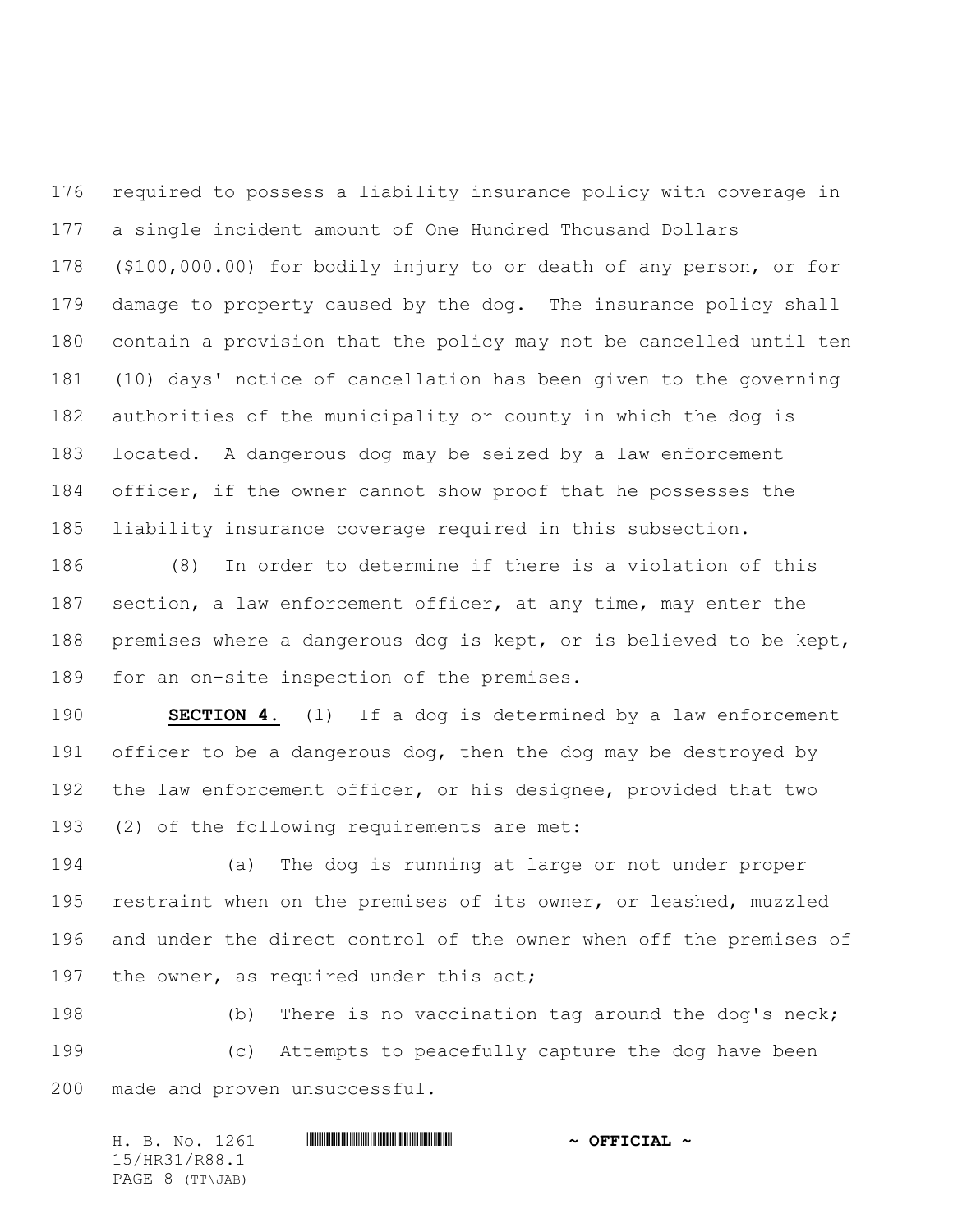201 (2) Use of deadly force is permitted when a law enforcement 202 officer, who confronts a dangerous dog, reasonably fears for his or her safety or the safety of others in clear proximity to the dog.

 **SECTION 5.** In the case of an attack by a dangerous dog resulting in any bodily injury to a person, the dog shall be impounded or confined by a law enforcement officer for observation for a period of ten (10) days. The owner of the dog may have the dog impounded for ten (10) days with a private veterinarian licensed to practice veterinary medicine within the state. If it is determined within such period of time that the dog has rabies, then the dog shall be destroyed.

 **SECTION 6.** (1) The provisions of this act shall not apply if the dog is owned by the United States or the State of Mississippi, or an agency thereof, and it is engaged in assisting in the performance of law enforcement or military duties.

217 (2) The provisions of this act shall not be construed as prohibiting a person from:

219 (a) Engaging in lawful activities that are regulated by the Mississippi Department of Wildlife, Fisheries and Parks, including hunting, trapping and wildlife management, provided that if a violation of Section 3(4) of this act occurs contemporaneously with the lawful activities, then the owner of the dangerous dog that is involved in the violation is subject to all penalties for violations of Section 3 of this act.

H. B. No. 1261 **HRANGE READER AND A OFFICIAL ~** 15/HR31/R88.1 PAGE 9 (TT\JAB)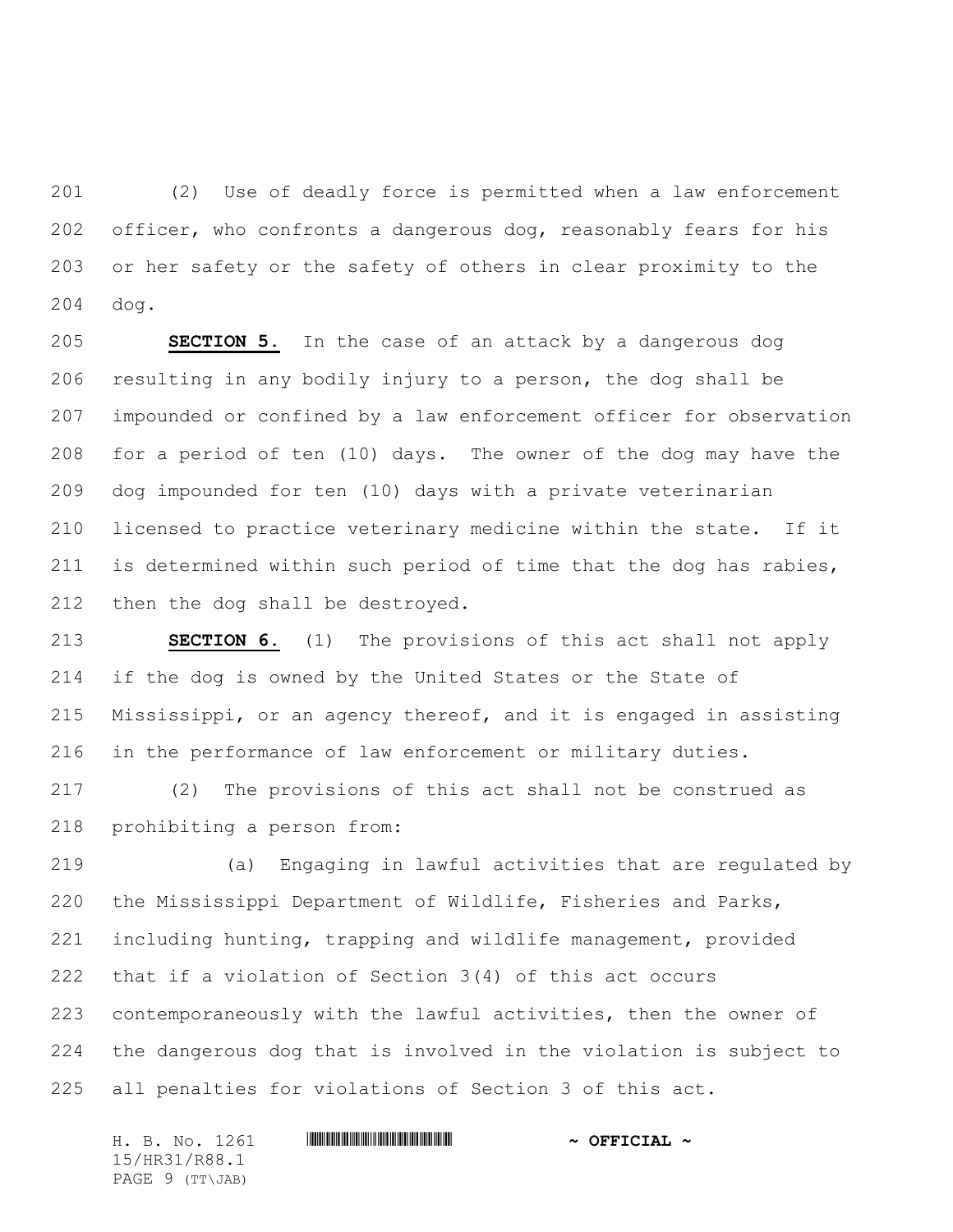226 (b) Defending or protecting himself or herself or another person from physical or economic injury being threatened or caused by a dangerous dog.

229 (c) Injuring or killing an animal, except those animals otherwise protected by state or federal law, reasonably believed to constitute a threat of injury or death to humans, livestock, poultry or other domestic or lawfully kept animals.

 **SECTION 7.** Section 41-53-11, Mississippi Code of 1972, is amended as follows:

235 41-53-11. **\* \* \*** Except as may be provided otherwise in Sections 1 through 6 of this act, or in Chapter 41, Title 97, Mississippi Code of 1972, it shall be lawful and it shall be **\* \* \*** the duty for any sheriff, conservation officer or **\* \* \*** law enforcement officer of a county or municipality to **\* \* \*** destroy any dog **\* \* \*** found running at large on whose neck there is no such collar and tag. No action shall be maintained by the owner 242 for such killing. However, before the dog may be destroyed, it shall be the duty of said officer **\* \* \*** to first keep **\* \* \*** the dog **\* \* \*** for a period of **\* \* \*** ten (10) days and notify the sheriff of **\* \* \*** the county that he has **\* \* \*** confined the dog, **\* \* \*** giving the sheriff a description of same. If anyone proves himself to be the owner of **\* \* \*** the dog **\* \* \***, it shall be delivered to the owner.

**\* \* \***

15/HR31/R88.1 PAGE 10 (TT\JAB)

H. B. No. 1261 **HRANGE READER AND A OFFICIAL ~**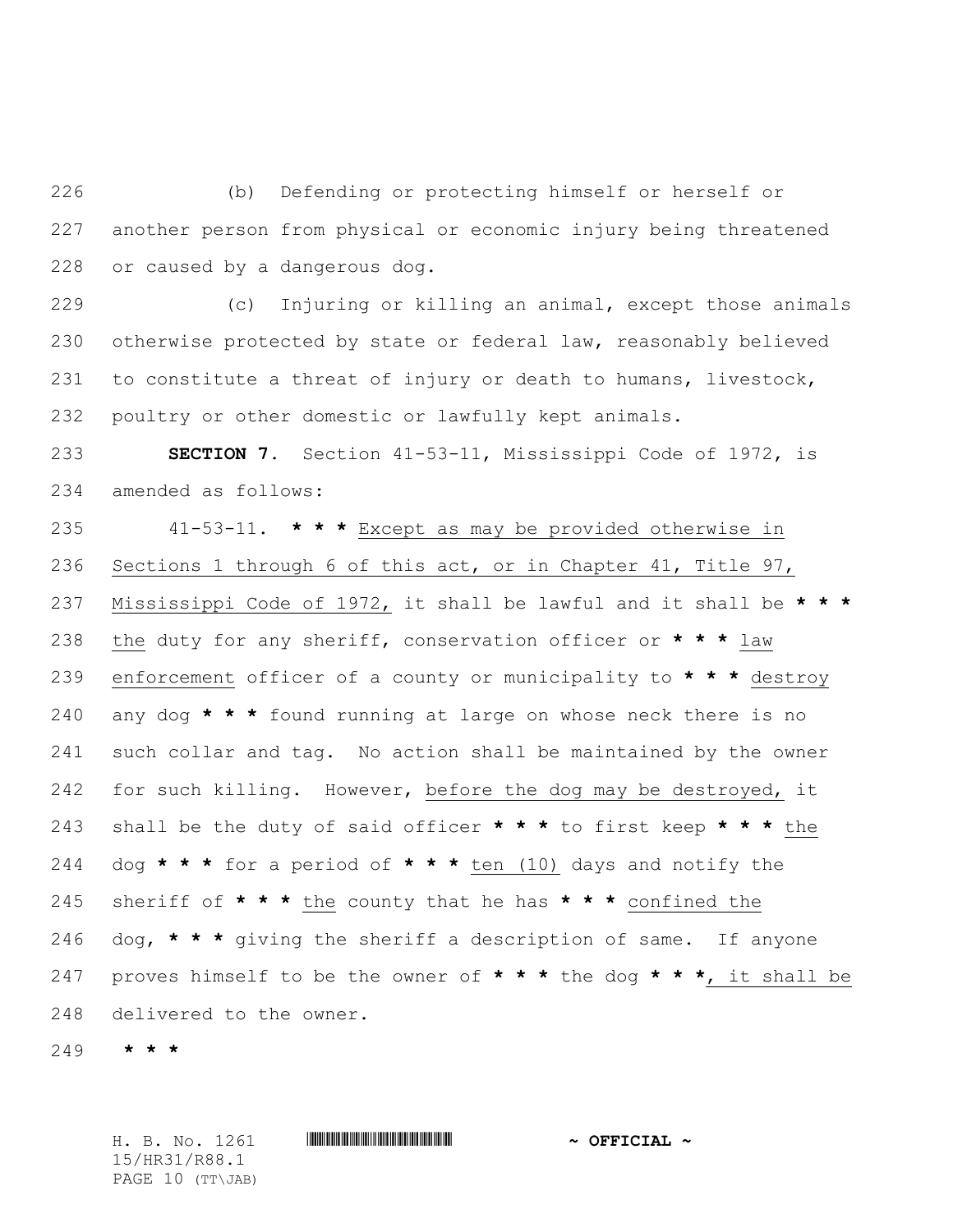**SECTION 8.** Section 97-41-3, Mississippi Code of 1972, is amended as follows:

252 97-41-3. (1) Any sheriff, constable, policeman, or agent of a society for the prevention of cruelty to animals may kill, or cause to be killed, any animal other than a dog or cat found neglected or abandoned, if in the opinion of three (3) respectable citizens it is injured or diseased past recovery, or by age has become useless.

258 (2) (a) After all reasonable attempts have been made to locate the legal owner of a dog or cat that is found maimed, wounded, injured or diseased, the dog or cat may be euthanized, or caused to be euthanized, by:

262 (i) A law enforcement officer;

263 (ii) A veterinarian licensed in Mississippi;

264 (iii) An employee of an agency or department of a political subdivision that is charged with the control or welfare of dogs or cats within the subdivision; or

267 (iv) An employee or agent of an organization that has the purpose of protecting the welfare of or preventing cruelty to dogs or cats and that possesses nonprofit status under the United States Internal Revenue Code.

271 (b) The provisions of this subsection (2) shall not be construed to prevent the immediate euthanasia by the persons enumerated in this subsection or by any other person, if it is necessary to prevent unrelievable suffering of the dog or cat.

H. B. No. 1261 \*HR31/R88.1\* **~ OFFICIAL ~** 15/HR31/R88.1 PAGE 11 (TT\JAB)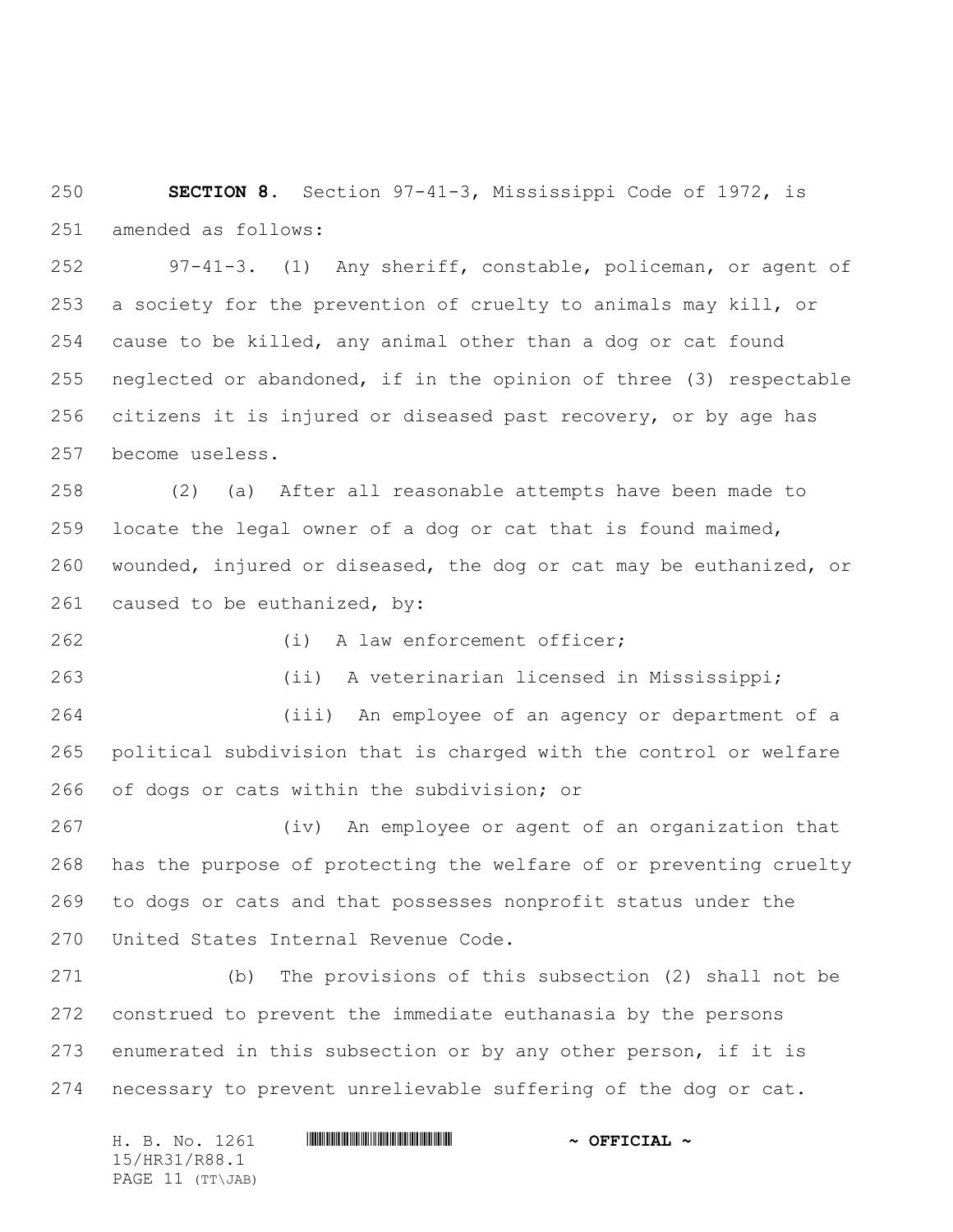275 (3) Any person acting in good faith and without malice pursuant to this section shall be immune from civil and criminal liability for that action.

278 (4) The provisions of this section shall not be construed to prevent a law enforcement officer from destroying, or using deadly force when confronting, a dangerous dog pursuant to Sections 1

through 6 of this act.

 **SECTION 9.** Section 97-41-16, Mississippi Code of 1972, is amended as follows:

284 97-41-16. (1) (a) The provisions of this section shall be known and may be cited as the "Mississippi Dog and Cat Pet Protection Law of 2011."

287 (b) The intent of the Legislature in enacting this law is to provide only for the protection of domesticated dogs and cats, as these are the animals most often serving as the loyal and beloved pets of the citizens of this state. Animals other than domesticated dogs and cats are specifically excluded from the enhanced protection described in this section for dogs and cats. The provisions of this section do not apply, and shall not be construed as applying, to any animal other than a domesticated dog or cat.

296 (2) (a) If a person shall intentionally or with criminal negligence wound, deprive of adequate shelter, food or water, or carry or confine in a cruel manner, any domesticated dog or cat, 299 or cause any person to do the same, then he or she shall be guilty

H. B. No. 1261 \*HR31/R88.1\* **~ OFFICIAL ~** 15/HR31/R88.1 PAGE 12 (TT\JAB)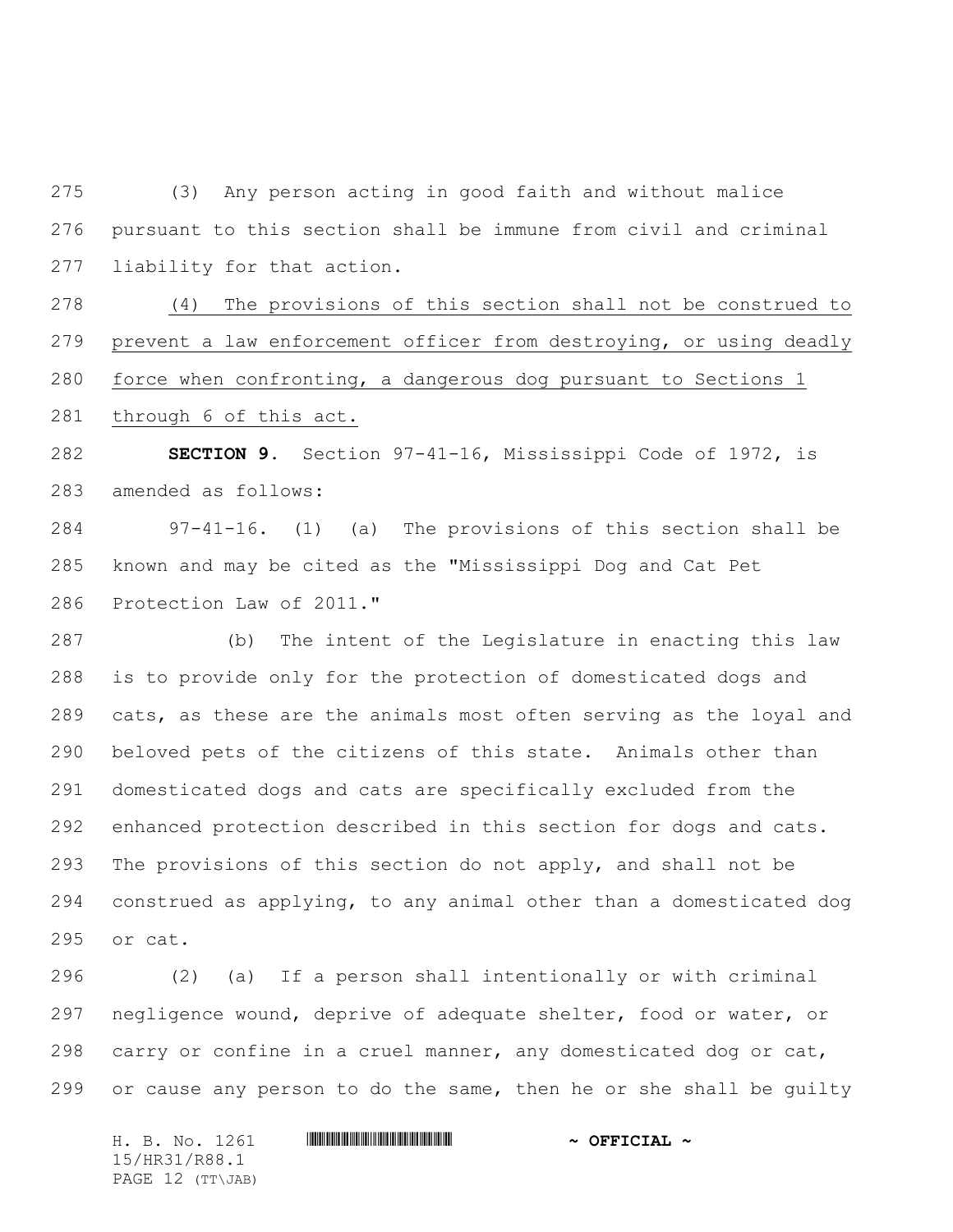of the offense of simple cruelty to a dog or cat. A person who is convicted of the offense of simple cruelty to a dog or cat shall be guilty of a misdemeanor and fined not more than One Thousand Dollars (\$1,000.00), or imprisoned not more than six (6) months, or both.

 (b) If a person with malice shall intentionally torture, mutilate, maim, burn, starve or disfigure any domesticated dog or cat, or cause any person to do the same, then he or she shall be guilty of the offense of aggravated cruelty to a dog or cat.

310 (i) A person who is convicted of a first offense of aggravated cruelty to a dog or cat shall be guilty of a misdemeanor and fined not more than Two Thousand Five Hundred Dollars (\$2,500.00), or imprisoned for not more than six (6) months, or both.

315 (ii) A person who is convicted of a second or subsequent offense of aggravated cruelty to a dog or cat, the offenses being committed within a period of five (5) years, shall be guilty of a felony and fined not more than Five Thousand Dollars (\$5,000.00) and imprisoned for not less than one (1) year nor more than five (5) years.

 (c) A conviction entered upon a plea of nolo contendere to a charge of aggravated cruelty to a dog or cat shall be counted as a conviction for the purpose of determining whether a later conviction is a first or subsequent offense.

H. B. No. 1261 \*HR31/R88.1\* **~ OFFICIAL ~** 15/HR31/R88.1 PAGE 13 (TT\JAB)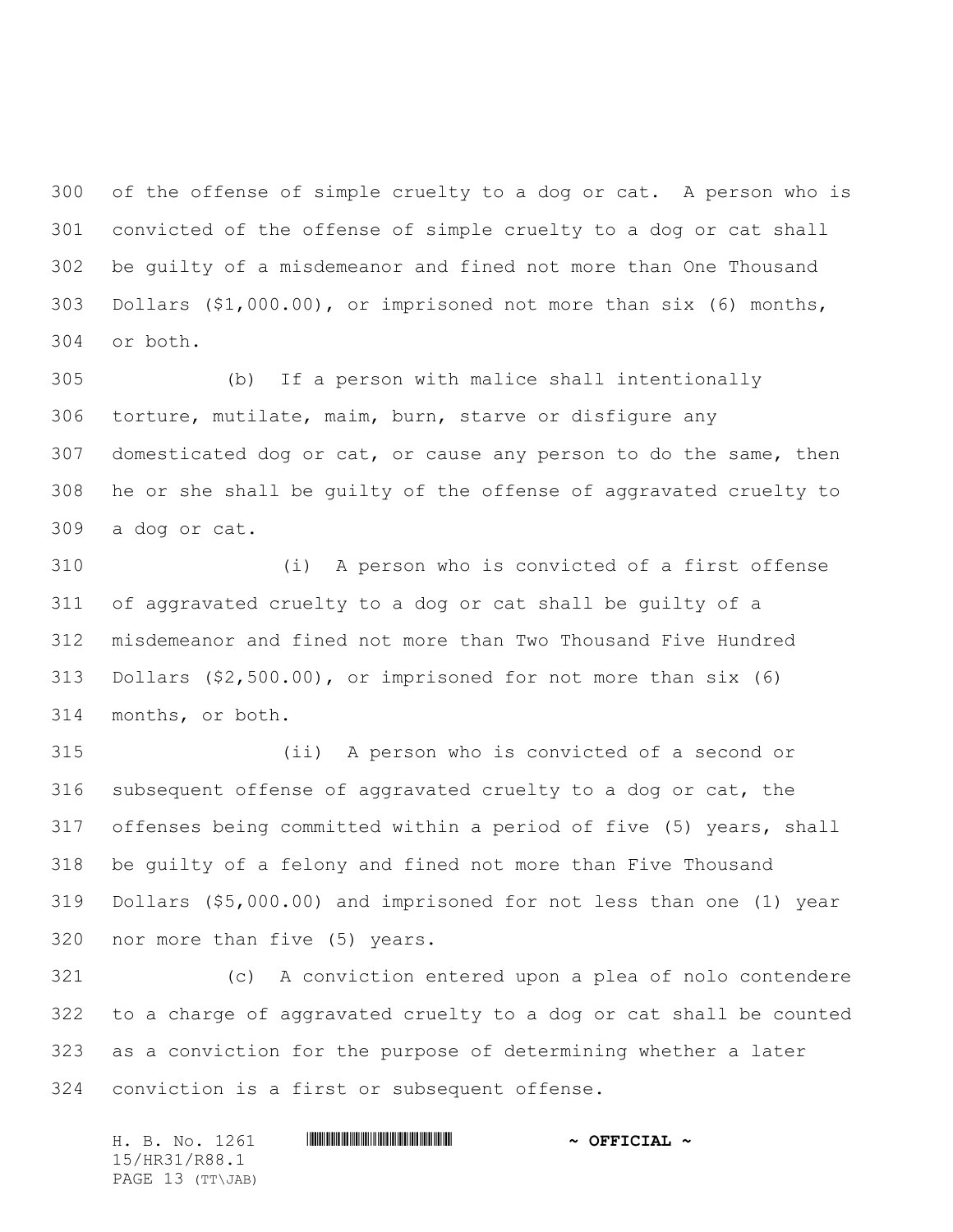(d) For purposes of this section, one or more alleged acts of the offenses of simple cruelty to a dog or cat or aggravated cruelty to a dog or cat, committed against one or more domesticated dogs or cats, or any combination thereof, shall constitute a single offense if the alleged acts occurred at the same time.

331 (3) In addition to such fine or imprisonment which may be imposed:

333 (a) The court shall order that restitution be made to the owner of such dog or cat. The measure for restitution in money shall be the current replacement value of such loss and the actual veterinarian fees, medicine, special supplies, loss of income and other costs incurred as a result of actions in violation of subsection (2) of this section; and

339 (b) The court may order that:

340 (i) The reasonable costs of sheltering, transporting and rehabilitating the dog or cat, and any other costs directly related to the care of the dog or cat, be reimbursed to:

344 1. Any law enforcement agency; or 345 2. Any agency or department of a political subdivision that is charged with the control, protection or welfare of dogs or cats within the subdivision. The agency or department may reimburse a nongovernmental organization for such costs, if the organization possesses nonprofit status under the

H. B. No. 1261 **HRANGE READER AND A OFFICIAL ~** 15/HR31/R88.1 PAGE 14 (TT\JAB)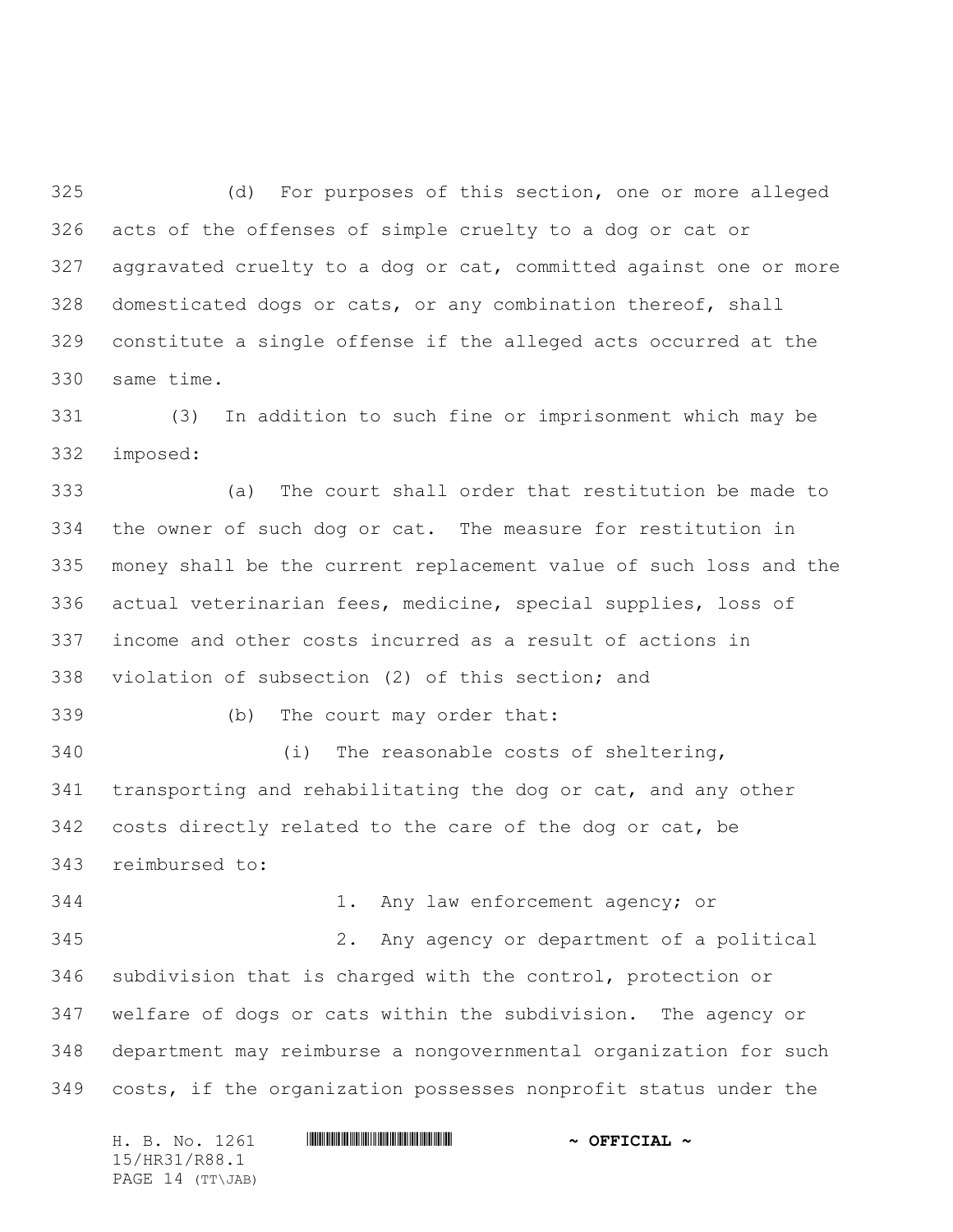United States Internal Revenue Code and has the purpose of protecting the welfare of, or preventing cruelty to, dogs or cats. 352 (ii) The person convicted: 353 1. Receive a psychiatric or psychological evaluation and counseling or treatment for a length of time as prescribed by the court. The cost of any evaluation, counseling and treatment shall be paid by the offender upon order of the court, up to a maximum amount that is no more than the jurisdictional limit of the sentencing court. 359 2. Perform community service for a period not exceeding the applicable maximum term of imprisonment that may be imposed for conviction of the offense. 362 3. Be enjoined from employment in any position that involves the care of a dog or cat, or in any place where dogs or cats are kept or confined, for a period which the court deems appropriate. 366 (4) (a) Nothing in this section shall be construed as prohibiting a person from: 368 (i) Defending himself or herself or another person from physical or economic injury being threatened or caused by a dog or cat. 371 (ii) Defending himself or herself or another person from physical or economic injury being threatened or caused by a dangerous dog, or taking any other action pursuant to the

| H. B. No. 1261   | $\sim$ OFFICIAL $\sim$ |  |
|------------------|------------------------|--|
| 15/HR31/R88.1    |                        |  |
| PAGE 15 (TT\JAB) |                        |  |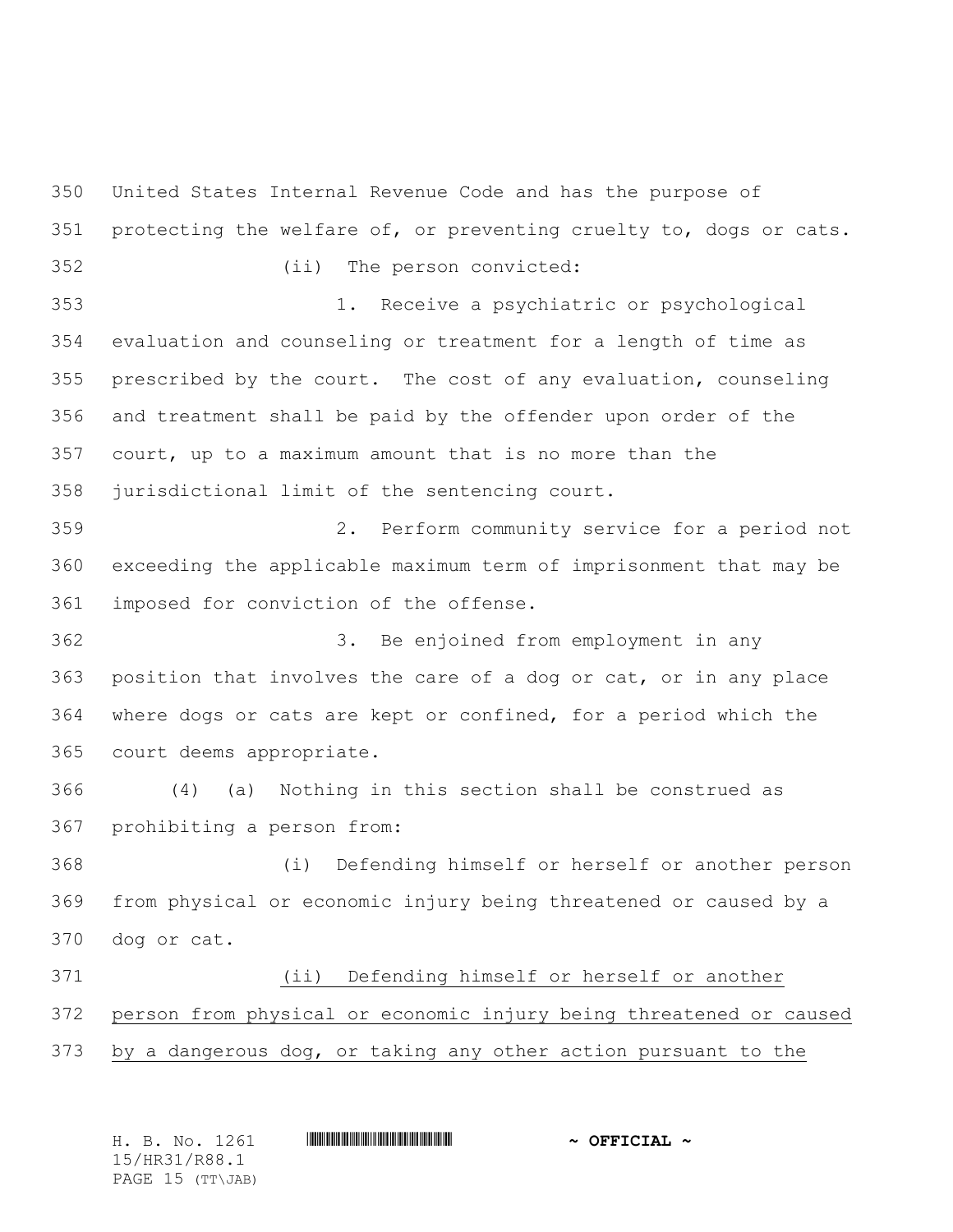## provisions of Sections 1 through 6 of this act, which is the Mississippi Regulation of Dangerous Dogs Act.

376 ( **\* \* \***iii) Injuring or killing an unconfined dog 377 or cat on the property of the person, if the unconfined dog or cat is believed to constitute a threat of physical injury or damage to any domesticated animal under the care or control of such person.

380 ( **\* \* \***iv) Acting under the provisions of Section 95-5-19 to protect poultry or livestock from a trespassing dog that is in the act of chasing or killing the poultry or livestock, or acting to protect poultry or livestock from a trespassing cat that is in the act of chasing or killing the poultry or livestock.

385 ( **\* \* \***v) Engaging in practices that are licensed or lawful under the Mississippi Veterinary Practice Act, Section 73-39-51 et seq., or engaging in activities by any licensed veterinarian while following accepted standards of practice of the profession within the State of Mississippi, including the euthanizing of a dog or cat.

391 ( **\* \* \***vi) Rendering emergency care, treatment, or assistance to a dog or cat that is abandoned, ill, injured, or in distress, if the person rendering the care, treatment, or assistance is acting in good faith.

395 ( **\* \* \***vii) Performing activities associated with accepted agricultural and animal husbandry practices with regard to livestock, poultry or other animals, including those activities which involve:

H. B. No. 1261 \*HR31/R88.1\* **~ OFFICIAL ~** 15/HR31/R88.1 PAGE 16 (TT\JAB)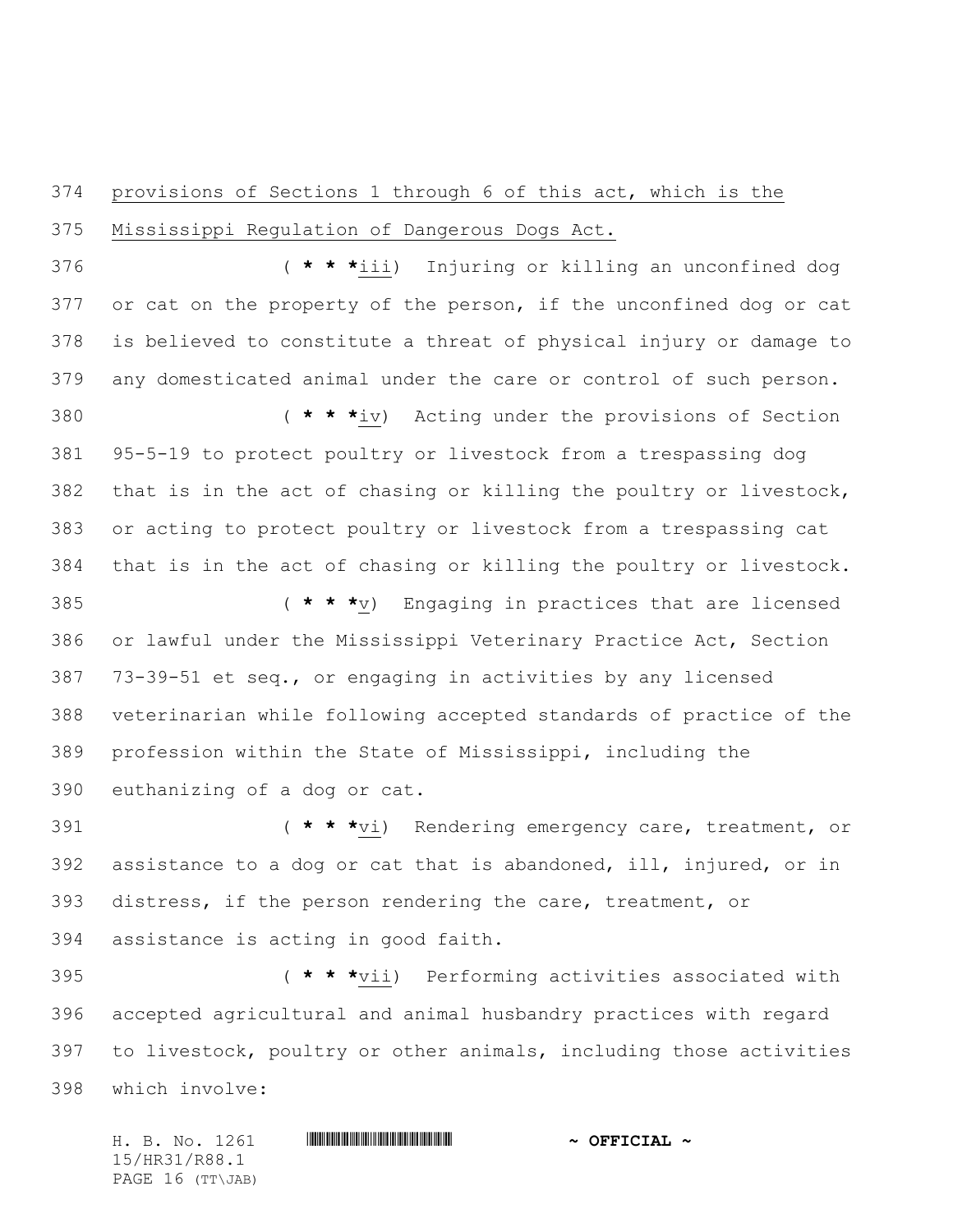399 1. Using dogs in such practices. 400 2. Raising, managing and using animals to 401 provide food, fiber or transportation. 402 3. Butchering animals and processing food. 403 ( **\* \* \***viii) Training for, or participating in, a 404 rodeo, equine activity, dog show, event sponsored by a kennel club 405 or other bona fide organization that promotes the breeding or 406 showing of dogs or cats, or any other competitive event which 407 involves the lawful use of dogs or cats. 408 ( **\* \* \***ix) Engaging in accepted practices of dog 409 or cat identification. 410 ( **\* \* \***x) Engaging in lawful activities that are 411 regulated by the Mississippi Department of Wildlife, Fisheries and 412 Parks or the Mississippi Department of Marine Resources, including 413 without limitation, hunting, trapping, fishing, and wildlife and 414 seafood management. 415 ( **\* \* \***xi) Performing scientific, research, 416 medical and zoological activities undertaken by research and 417 education facilities or institutions that are: 418 1. Regulated under the provisions of the 419 Animal Welfare Act, 7 USCS 2131 et seq., as in effect on July 1, 420 2011; 421 2. Regulated under the provisions of the 422 Health Research Extension Act of 1985, Public Law No. 99-158; or

| H. B. No. 1261   | $\sim$ OFFICIAL $\sim$ |
|------------------|------------------------|
| 15/HR31/R88.1    |                        |
| PAGE 17 (TT\JAB) |                        |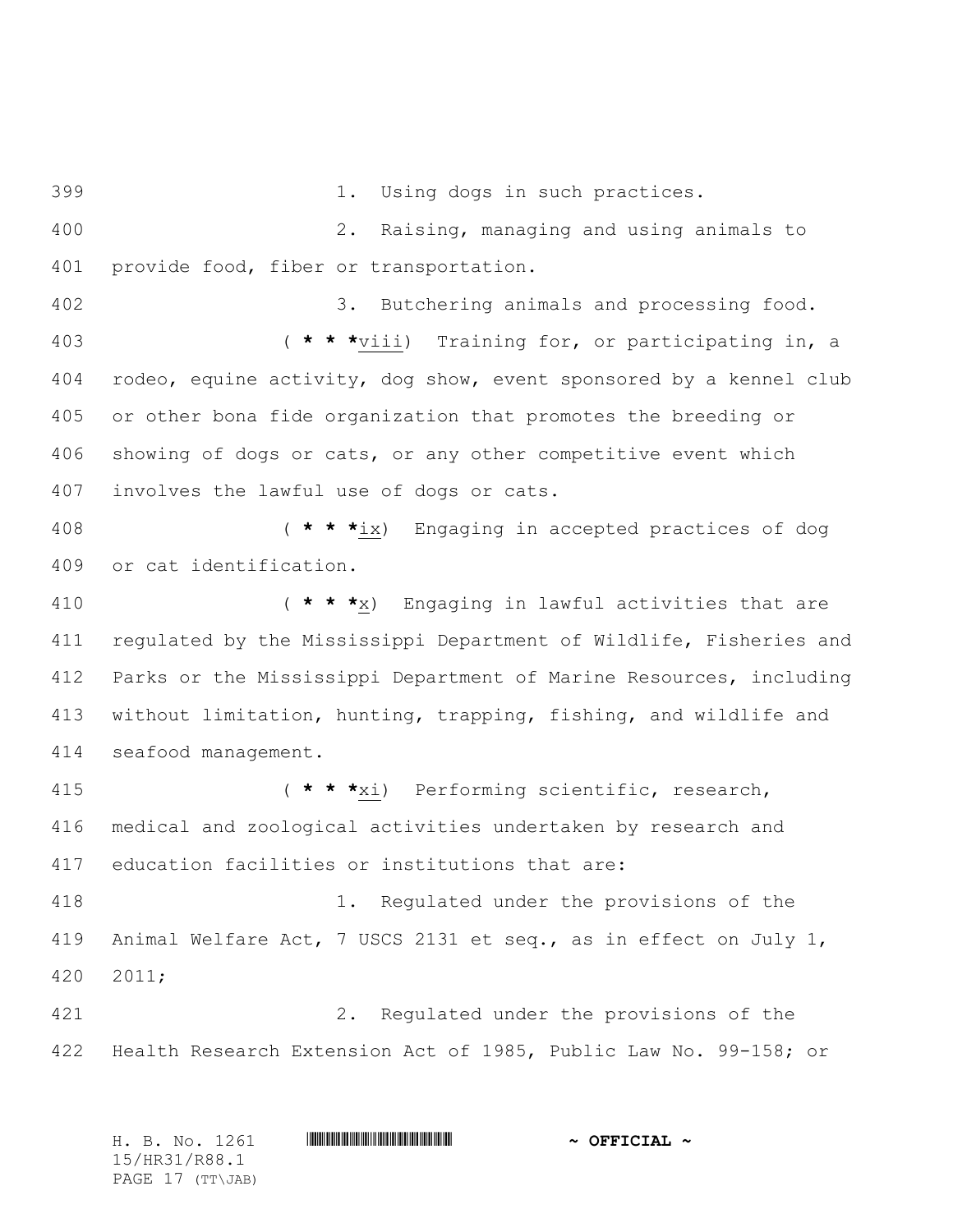423 3. Subject to any other applicable state or federal law or regulation governing animal research as in effect on July 1, 2011.

426 ( **\* \* \***xii) Disposing of or destroying certain dogs under authority of Sections 19-5-50, 21-19-9 and 41-53-11, which allow counties, municipalities and certain law enforcement officers to destroy dogs running at large without proper identification indicating that such dogs have been vaccinated for rabies.

432 ( **\* \* \***xiii) Engaging in professional pest control activities, including those activities governed by the Mississippi Pesticide Law of 1975, Section 69-23-1 et seq.; professional services related to entomology, plant pathology, horticulture, tree surgery, weed control or soil classification, as regulated under Section 69-19-1 et seq.; and any other pest control activities conducted in accordance with state law.

439 ( **\* \* \***xiv) Performing the humane euthanization of a dog or cat pursuant to Section 97-41-3.

441 (b) If the owner or person in control of a dog or cat is precluded, by natural or other causes beyond his reasonable control, from acting to prevent an act or omission that might otherwise constitute an allegation of the offense of simple cruelty to a dog or cat or the offense of aggravated cruelty to a 446 dog or cat, then that person shall not be guilty of the offense. Natural or other causes beyond the reasonable control of the

H. B. No. 1261 **. AND AND AN ABLE AND ARRITAL A** 15/HR31/R88.1 PAGE 18 (TT\JAB)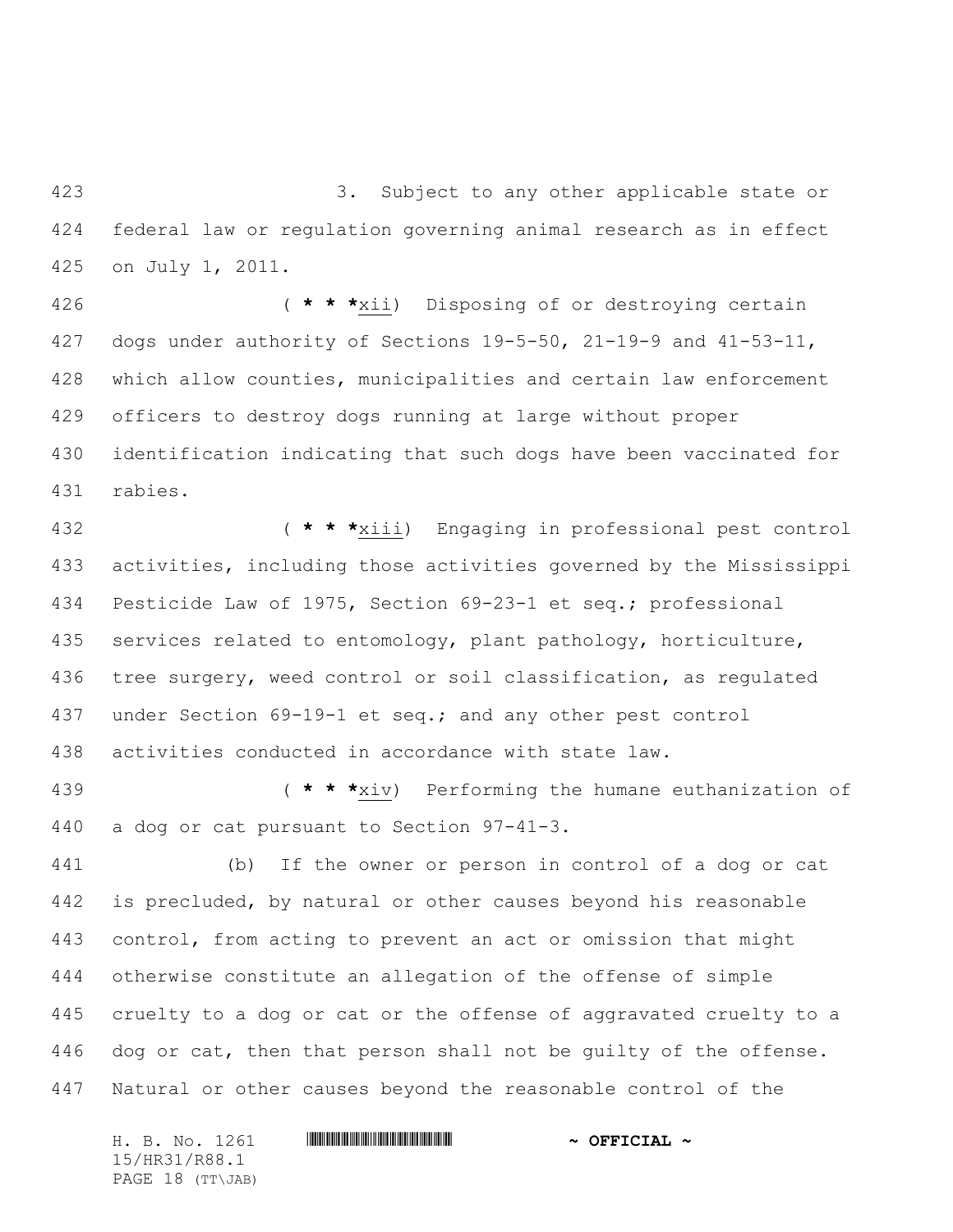person include, without limitation, acts of God, declarations of disaster, emergencies, acts of war, earthquakes, hurricanes, tornadoes, fires, floods or other natural disasters.

451 (5) The provisions of this section shall not be construed to:

453 (a) Apply to any animal other than a dog or cat. 454 (b) Create any civil or criminal liability on the part of the driver of a motor vehicle if the driver unintentionally injures or kills a dog or cat as a result of the dog or cat being accidentally hit by the vehicle.

458 (6) (a) Except as otherwise provided in Section 97-35-47 459 for the false reporting of a crime, a person, who in good faith and acting without malice, reports a suspected incident of simple cruelty to a dog or cat, or aggravated cruelty to a dog or cat, to a local animal control, protection or welfare organization, a local law enforcement agency, or the Mississippi Department of Public Safety, shall be immune from civil and criminal liability for reporting the incident.

466 (b) A veterinarian licensed in Mississippi or a person acting at the direction of a veterinarian licensed in Mississippi, who in good faith and acting without malice, participates in the investigation of an alleged offense of simple or aggravated cruelty to a dog or cat, or makes a decision or renders services regarding the care of a dog or cat that is involved in the

H. B. No. 1261 **. AND ARABATA REPORT IN STRAIGHT AND ARABATA STATE** 15/HR31/R88.1 PAGE 19 (TT\JAB)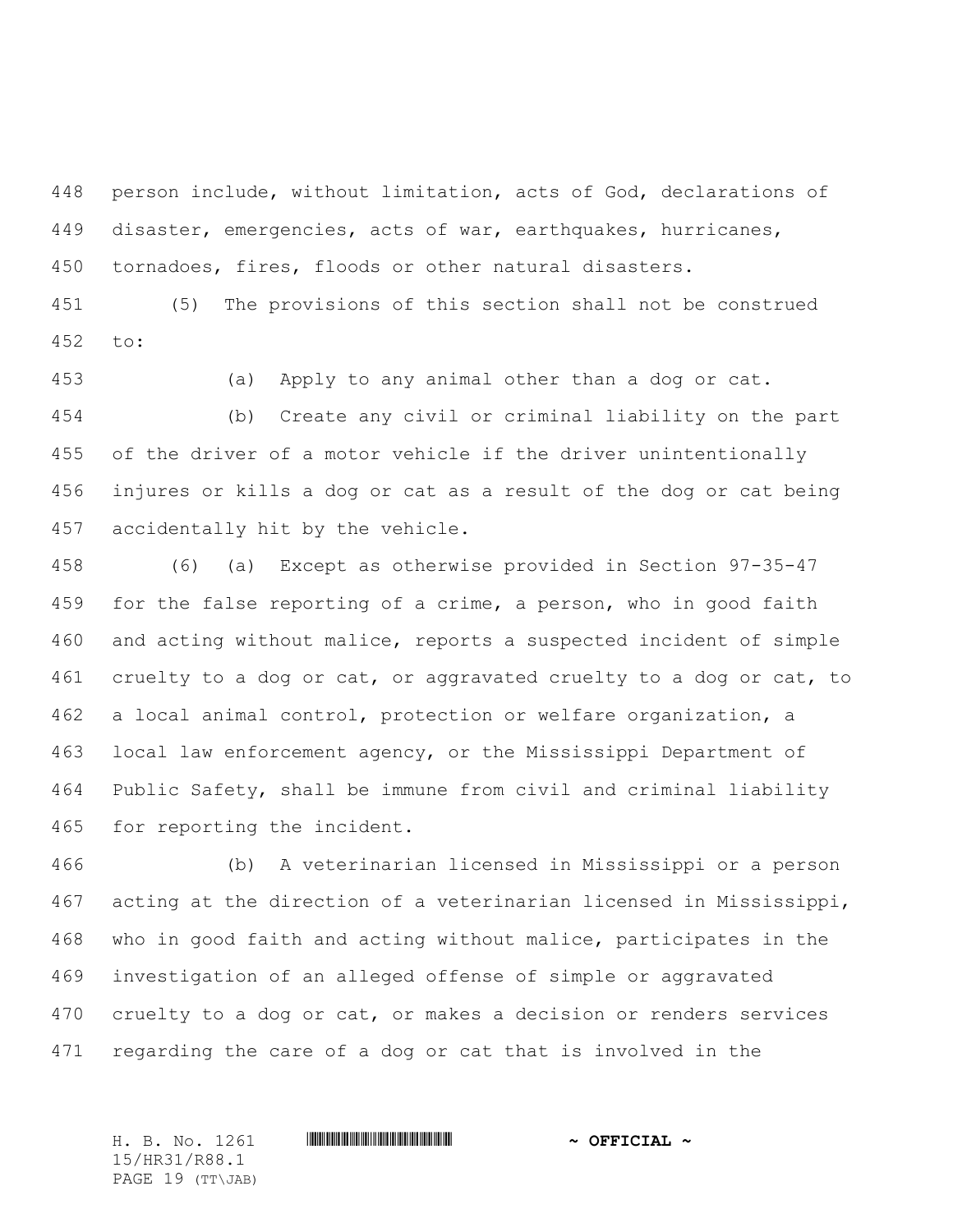investigation, shall be immune from civil and criminal liability for those acts.

474 (7) Other than an agency or department of a political subdivision that is charged with the control, protection or welfare of dogs or cats within the subdivision, any organization 477 that has the purpose of protecting the welfare of, or preventing cruelty to, dogs or cats, shall register the organization with the sheriff of the county in which the organization operates a physical facility for the protection, welfare or shelter of dogs or cats, on or before the first day of October each year. The provisions of this subsection (7) shall apply to any organization that has the purpose of protecting the welfare of dogs or cats, or preventing cruelty to dogs or cats, regardless of whether the organization also protects animals other than dogs or cats.

486 (8) Nothing in this section shall limit the authority of the governing authorities of a municipality or county to adopt ordinances, rules, regulations or resolutions which may be, in whole or in part, more restrictive than the provisions of this section, and in those cases, the more restrictive ordinances, rules, regulations or resolutions will govern.

 **SECTION 10.** Section 97-41-19, Mississippi Code of 1972, is amended as follows:

494 97-41-19. (1) If any person (a) shall sponsor, promote, stage or conduct a fight or fighting match between dogs, or (b) shall wager or bet, promote or encourage the wagering or betting

H. B. No. 1261 **HRANGE READER AND A OFFICIAL ~** 15/HR31/R88.1 PAGE 20 (TT\JAB)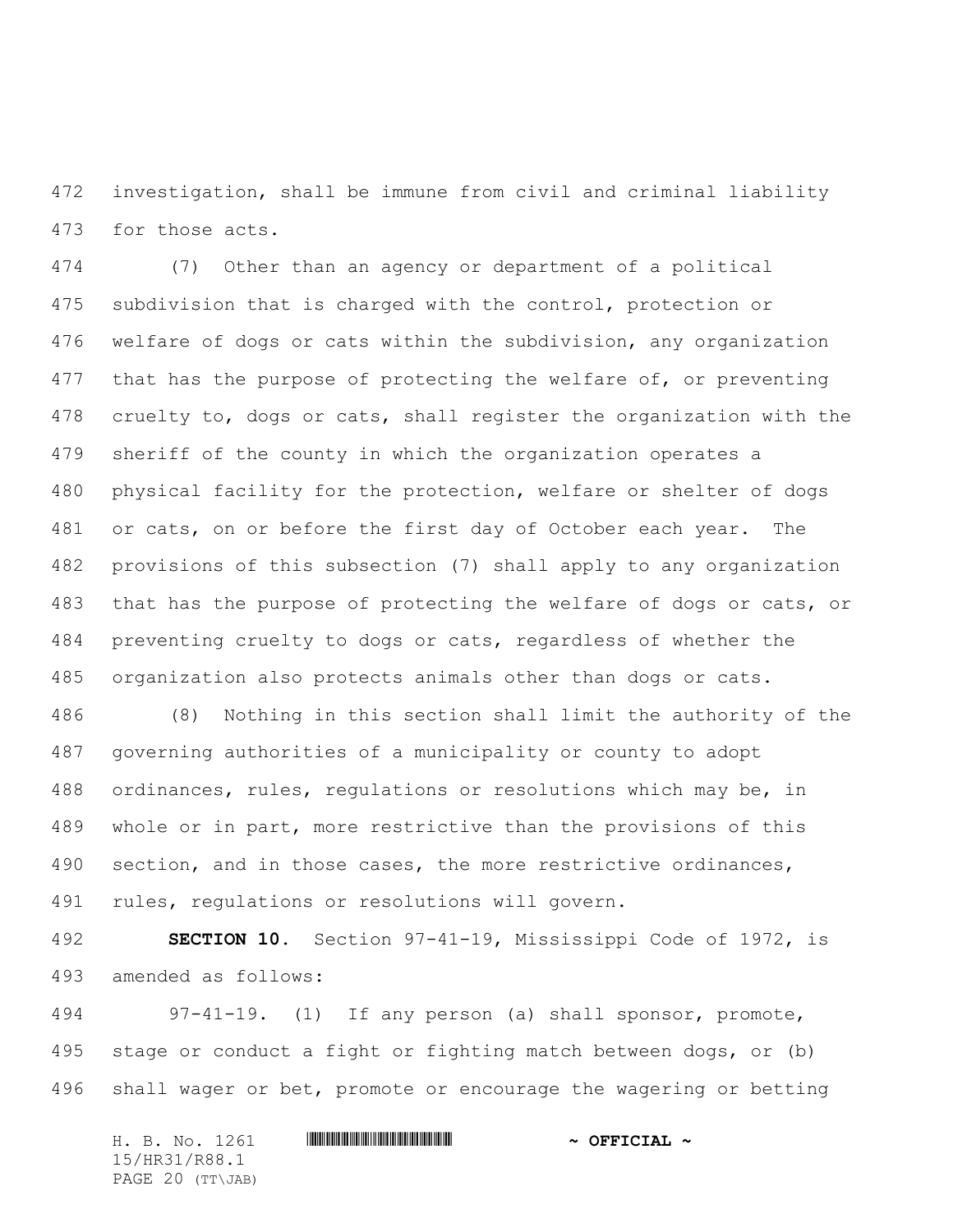of any money or other valuable thing upon any such fight or upon the result thereof, or (c) shall own, possess or have custody of a dog with the intent to willfully enter it or to participate in any such fight, or (d) shall train or transport a dog for the purposes of participation in any such fight, he shall be guilty of a felony and, upon conviction, shall be punished by a fine of not less than One Thousand Dollars (\$1,000.00) nor more than Five Thousand Dollars (\$5,000.00), or by imprisonment in the State Penitentiary for a term of not less than one (1) nor more than three (3) years, or by both such fine and imprisonment, in the discretion of the court.

508 (2) If any person shall be present, as a spectator, at any location where preparations are being made for an exhibition of a fight between dogs with the intent to be present at such preparations, or if any person shall be present at an exhibition of a fight between dogs with the intent to be present at such exhibition, he shall be guilty of a felony and, upon conviction, shall be punished by a fine of not less than Five Hundred Dollars (\$500.00) nor more than Five Thousand Dollars (\$5,000.00), or by imprisonment in the State Penitentiary for a term of not more than one (1) year, or by both such fine and imprisonment, in the discretion of the court.

519 (3) Any law enforcement officer making an arrest under subsection (1) of this section may lawfully take possession of all dogs and all paraphernalia, implements, equipment or other

| H. B. No. 1261   | $\sim$ OFFICIAL $\sim$ |
|------------------|------------------------|
| 15/HR31/R88.1    |                        |
| PAGE 21 (TT\JAB) |                        |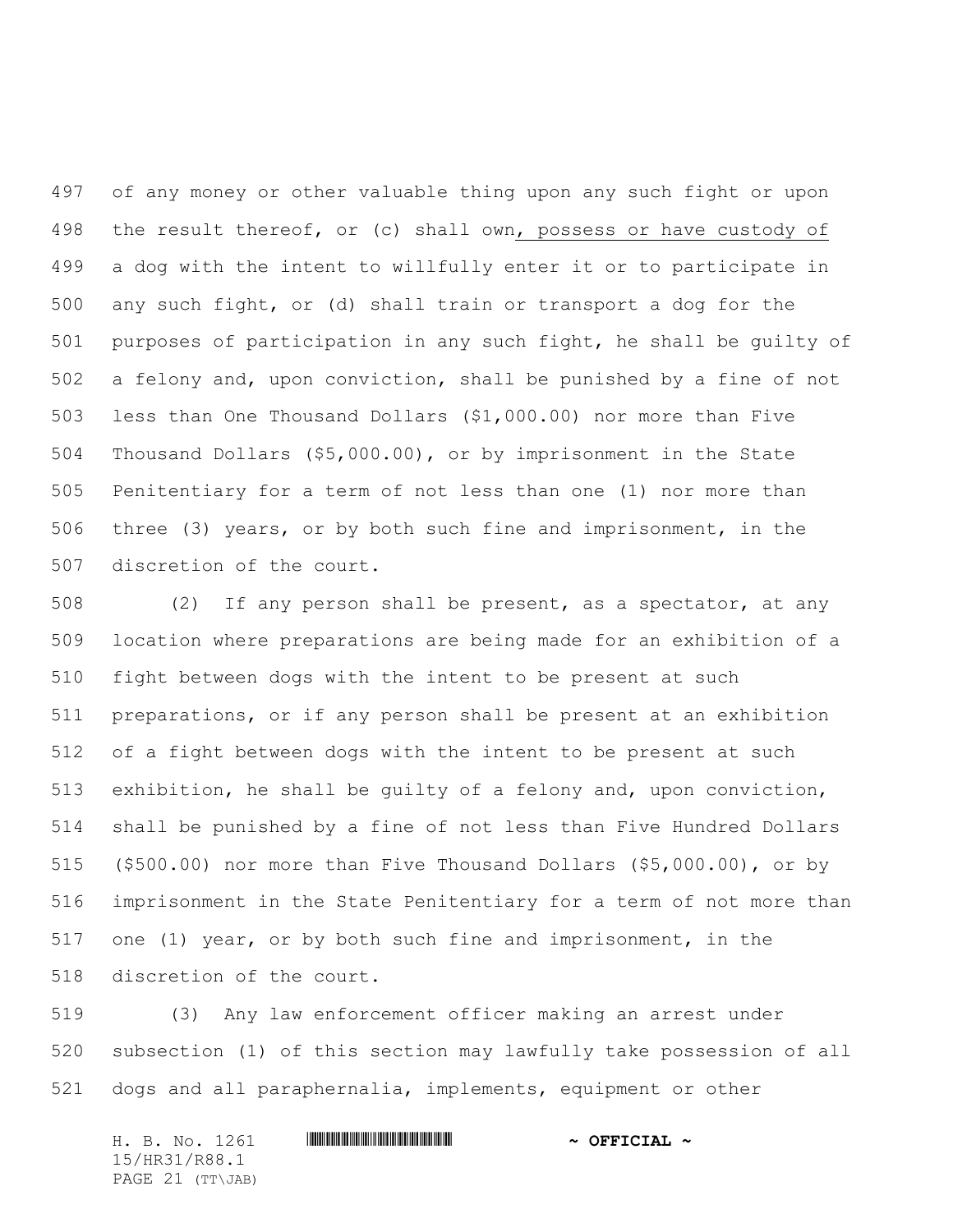property used in violation of subsection (1) of this section. Such officer shall file with the circuit court of the county within which the alleged violation occurred an affidavit stating therein (a) the name of the person charged, (b) a description of the property taken, (c) the time and place of the taking, (d) the name of the person who claims to own such property, if known, and (e) that the affiant has reason to believe, stating the ground of such belief, that the property taken was used in such violation. 530 He shall thereupon deliver the property to such court which shall, by order in writing, place such dogs, paraphernalia, implements, equipment, or other property in the custody of a licensed veterinarian, the local humane society or other animal welfare agency, or other suitable custodian, to be kept by such custodian until the conviction or final discharge of the accused, and shall send a copy of such order without delay to the district attorney of the county. The custodian named and designated in such order shall immediately assume the custody of such property and shall retain same, subject to order of the court.

540 Upon the certification of a licensed veterinarian or officer of the humane society or animal welfare agency that, in his professional judgment, a dog which has been seized is not likely to survive the final disposition of the charges or that, by reason of the physical condition of the dog, it should be humanely euthanized before such time, the court may order the dog humanely euthanized. The court shall make its finding of whether to issue

H. B. No. 1261 **HRANGE READER AND A OFFICIAL ~** 15/HR31/R88.1 PAGE 22 (TT\JAB)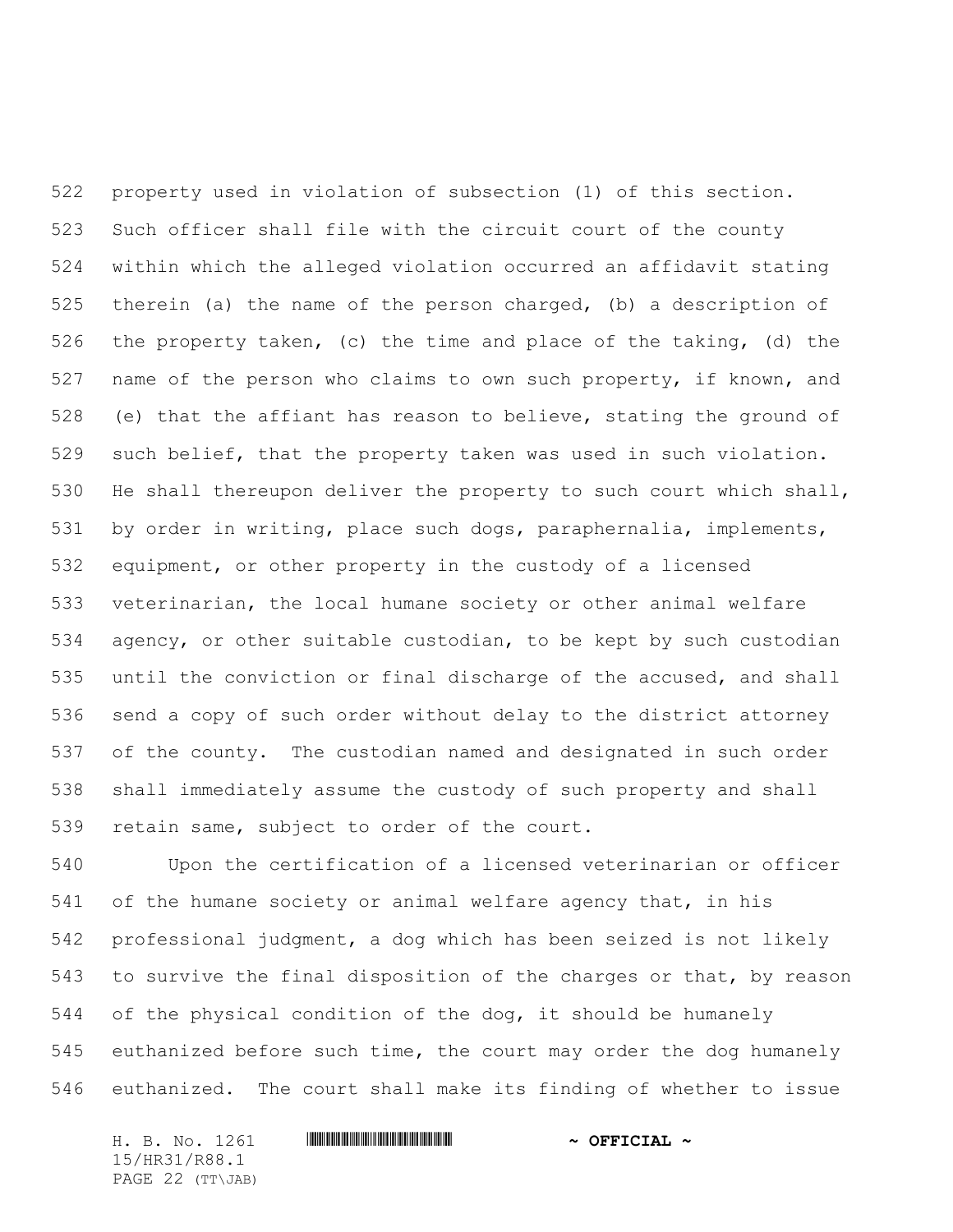such an order within seven (7) days from the certification by the veterinarian or officer of the humane society or animal welfare agency. The owner of a dog which is euthanized without an order of the court with such certification of a licensed veterinarian or officer of the humane society or other animal welfare agency shall have a right of action for damages against the department or agency by which the arresting or seizing officer is employed. Upon conviction of the person charged with a violation of subsection (1) of this section, all dogs seized shall be adjudged by the court to be forfeited and the court shall order a humane disposition of the same. In no event shall the court order the dog to be euthanized without the certification of a licensed veterinarian or officer of the humane society or other animal welfare agency that, in his judgment, the dog is not likely to survive or that, by reason of its physical condition, the dog should be humanely euthanized. In the event of the acquittal or final discharge without conviction of the accused, the court shall direct the delivery of the property so held in custody to the owner thereof. All reasonable expenses incurred by the custodian of seized dogs and property shall be charged as costs of court, to be taxed against the owner or county in the discretion of the court.

569 (4) Nothing in subsection (1) or (3) of this section shall prohibit any of the following:

H. B. No. 1261 \*HR31/R88.1\* **~ OFFICIAL ~** 15/HR31/R88.1 PAGE 23 (TT\JAB)